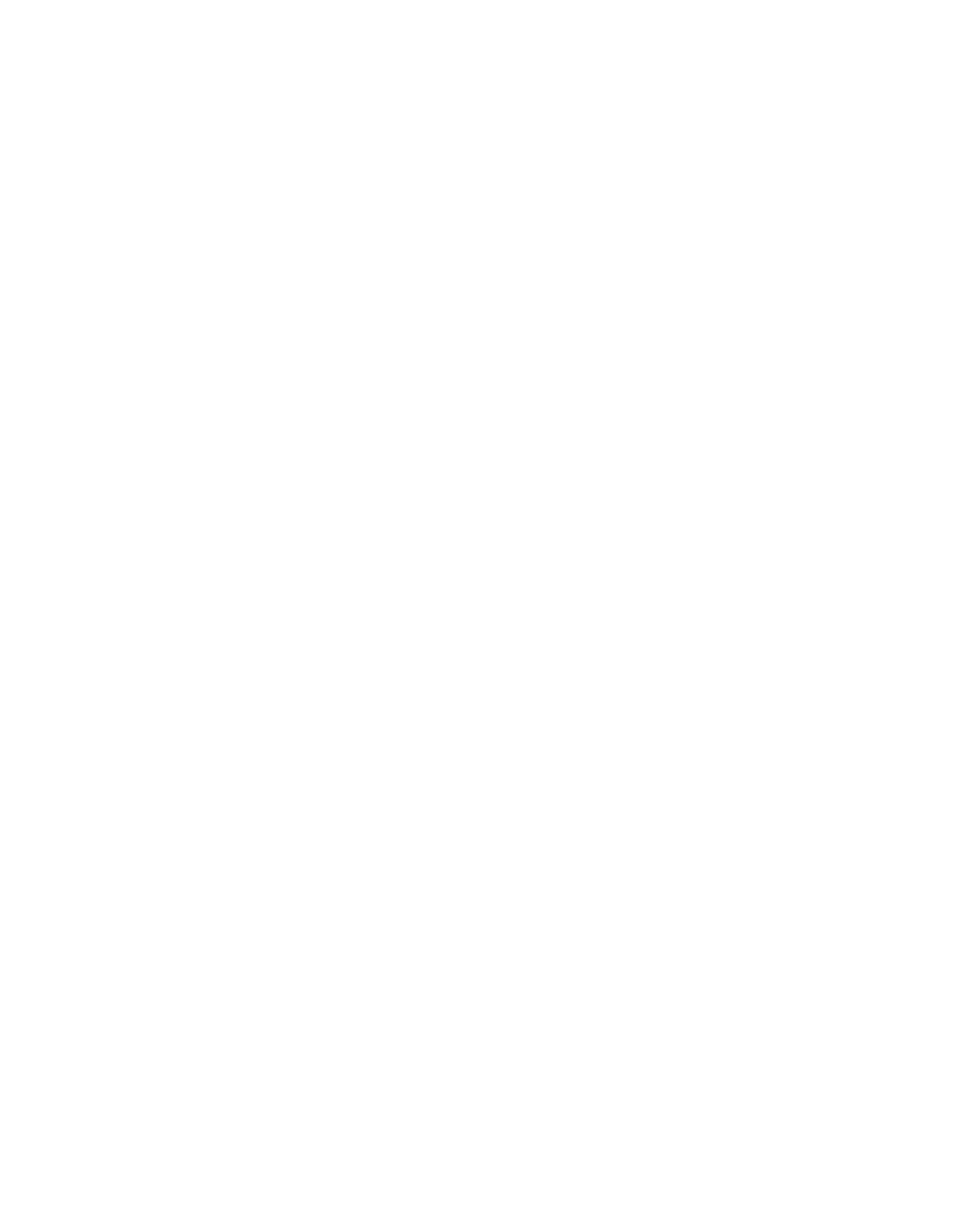## **The Saratoga County Fair Presents: 3 Day Animal Exhibition**



The Saratoga County Agricultural Society is proud to support the Animal Show Series. Although we will not be offering traditional Saratoga County Fair, in 2021 we hope you enjoy this opportunity, and the many other opportunities and events taking place at the fairgrounds this summer. They include: TourdeCure, Saratoga Brewfest, the Adirondack Dog Show and the Balloon and Craft Festival, just to name a few.

We look forward to seeing you all in 2022 for the return of the Saratoga County Fair!

| <b>Species</b> | <b>Date</b> | <b>Gates open</b> | <b>Registration</b> | <b>Show Start</b> |
|----------------|-------------|-------------------|---------------------|-------------------|
| Rabbit/Cavies  | 7/23        | 7:30am            | 8:00am              | 9:00am            |
| Poultry        | 7/23        | 7:30am            | 8:00am              | 12:00pm           |
| 4-H Horse      | 7/23        | 6:00am            | 7:00am              | 8:00am            |
| Dairy          | 7/24        | $6/23$ 10am       | 8:00am              | 9:00am            |
| Sheep          | 7/24        | 9:00am            | 10:00am             | 11:00am           |
| Goats          | 7/25        | $9:00$ am         | 10:00am             | 11:00am           |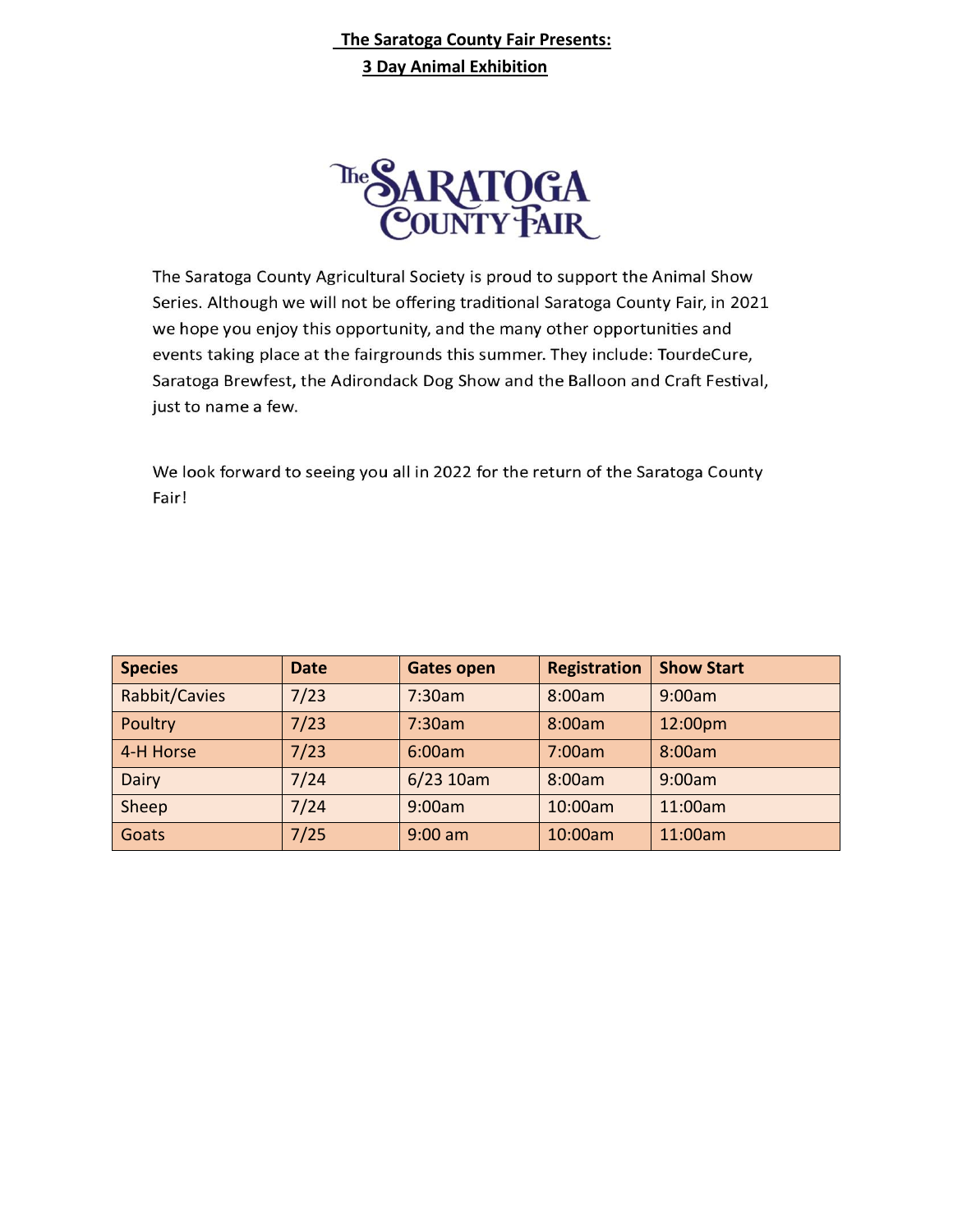## **A letter to our 4-H Family**

Dear 4-H Friends and Family

Saratoga County 4-H Animal Science program is excited to be working with the Saratoga County Fair to offer Animal Shows for our 4-H Youth. We understand that this does not entirely replace the excitement we all have for a traditional county fair but we hope our youth can experience similar competition, fun, and learning experiences that animal shows offer.

Please notice there will be different rules and expectations for each individual species. These differences were decided by the fair board to ensure that each species is treated humanely and human handlers remain safe through the entire event. As I write this letter, we still have many unknowns and we thank you for your patience and flexibility while we navigate various regulations.

This has been an exhausting and stressful couple of years for everyone. Here at 4-H we strive to make the best better, it's our duty to continue to make every effort to achieve that. I am excited to see the 4-H team back together, one socially distant step at a time! Please feel free to reach out to me any time by calling our office at 518-885-8995 or emailing me at [bh548@cornell.edu.](mailto:bh548@cornell.edu)

Keep making the Best Better!!!

Burnfunger

Brieanna Hughes Resource Educator, 4-H Animal Science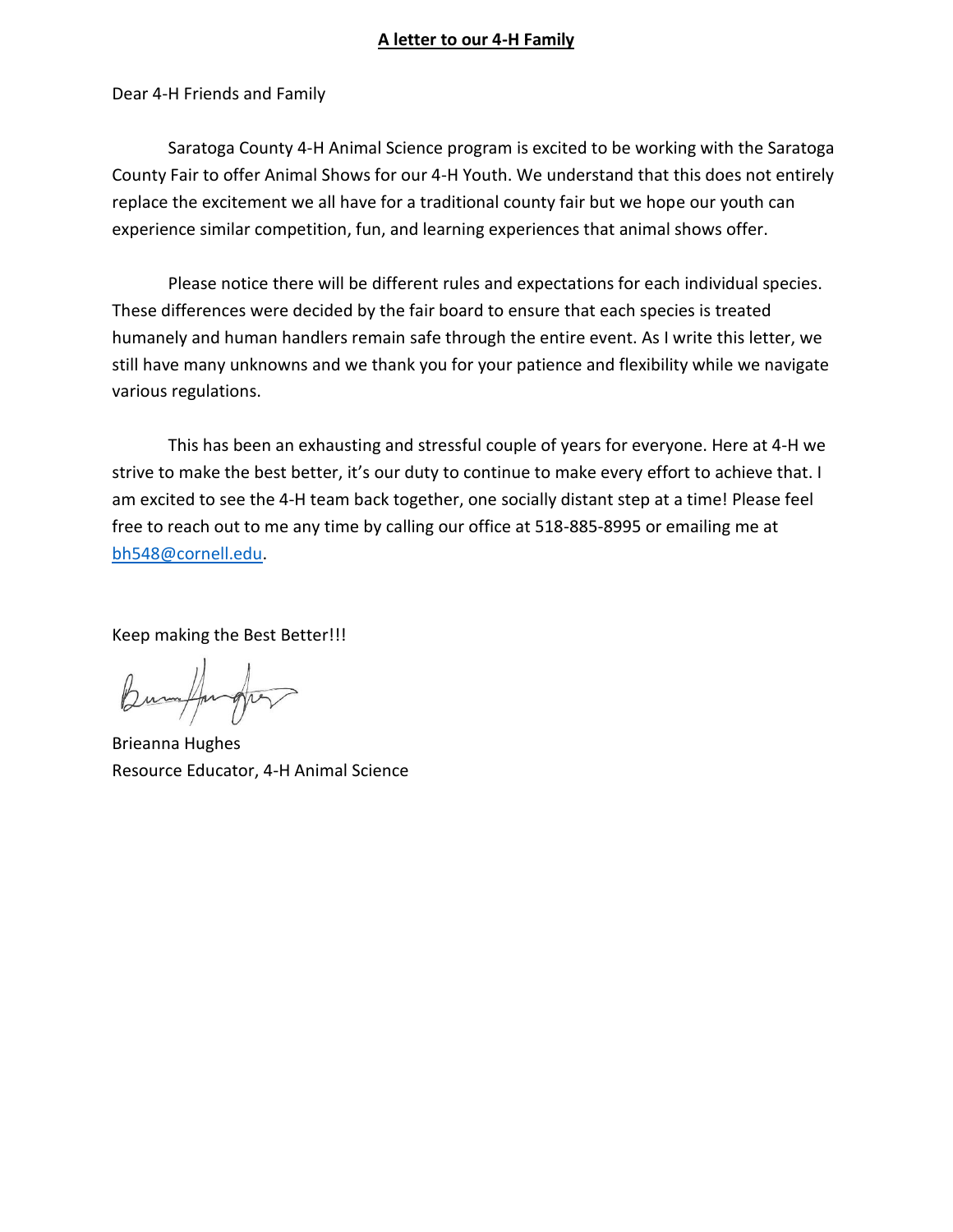# **Saratoga County 4-H 2020 Animal Show Series Q and A**

## **Q: How do we sign up?**

**A:** Turn in your entry forms to the 4-H Office at 50 W. High Street, Ballston Spa 12020

## **Q: Can youth who are not 4-H show?**

**B:** Each Species is different:

| Dairy   | 4-H Youth and Non-4-H youth welcome-Saratoga County Only                  |
|---------|---------------------------------------------------------------------------|
| Sheep   | Open Show with 4-H classes                                                |
| Goats   | 4-H Youth ONLY                                                            |
| Horse   | 4-H show and Open Show are separate (You must register for the Open Horse |
|         | Show separately)                                                          |
| Rabbit  | 4-H youth ONLY                                                            |
| Poultry | 4-H youth ONLY                                                            |

## **Q: Where are the shows?**

**A:** All shows will be at the Saratoga County Fairgrounds, 162 Prospect Street Ballston Spa, NY 12020

## **Q: Will there be Ribbons and Premiums?**

**A:** Yes and Yes! And some special prizes.

## **Q: What equipment do I need to bring?**

**A:** Closer to your species show you will get information about safety regulations, supplies needed, and where your animals will be housed while at the training center. EACH SPECIES WILL BE DIFFERENT

## **Q: How can I help?**

**A:** We desperately need all hands on deck, set up, the day of, and tear down for each show. Please email Brieanna at [Bh548@corenll.edu](mailto:Bh548@corenll.edu) if you can help in any way. A little goes a long way!

## **Q: I want to participate on an open show**

**A:** Only Sheep and Dairy are open shows: Dairy Shows are open to exhibitors 21 y/o or younger. The Sheep show is open to all ages.

## **Q: How much does it cost to participate?**

**A:** For Saratoga County 4-H members it is free! For the open shows (Dairy and Sheep) it is 5\$ per class.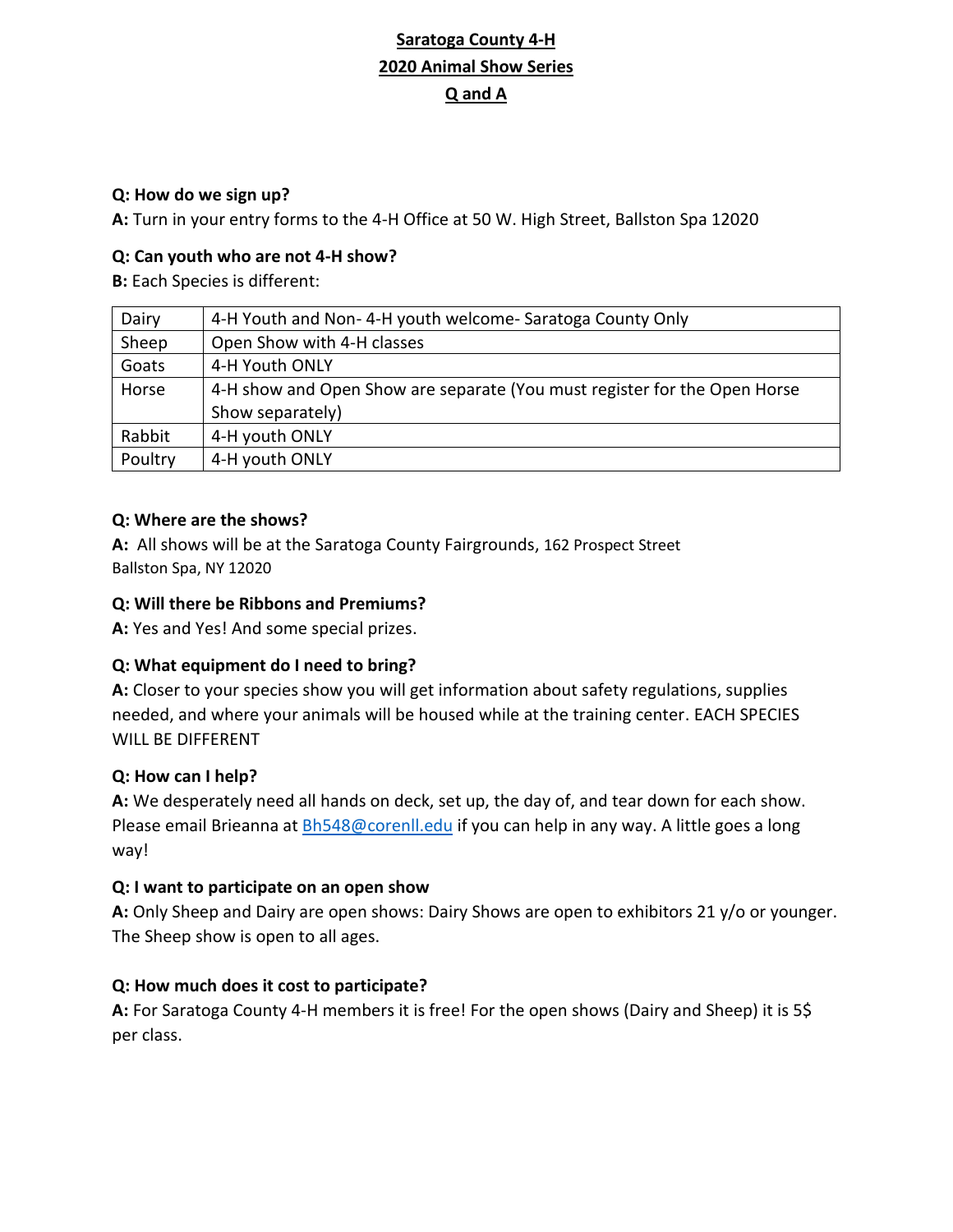## **The Danish System**

The Danish System of judging is used at many 4-H events. Each item is judged according to a standard (set of criteria) rather than against each other. 4-H leaders, members and parents should be informed about the criteria before members exhibit projects or enter competitions. There is no limit to the number of entries that receive each level of award (blue, red or white).

Blue or Excellent - The workmanship shows little need for improvement compared to the relative standard.

Red or Good - The workmanship is satisfactory or average but there are definite areas for improvement, even considering the age and challenges of the child.

White or Worthy - The workmanship shows that a worthy effort has been made and that the finished product is useable for the purpose intended. However, there is much need for improvement even considering the age and challenges of the child.

## **Code of Show Ring Ethics**

Exhibitors of animals at livestock shows shall at all times deport themselves with honesty and good sportsmanship. Their conduct in this competitive environment shall always reflect the highest standards of honor and dignity to promote the advancement of agricultural education. This code applies to junior as well as open class exhibitors who compete in structured classes of competition. This code applies to all livestock offered in any event at a livestock show.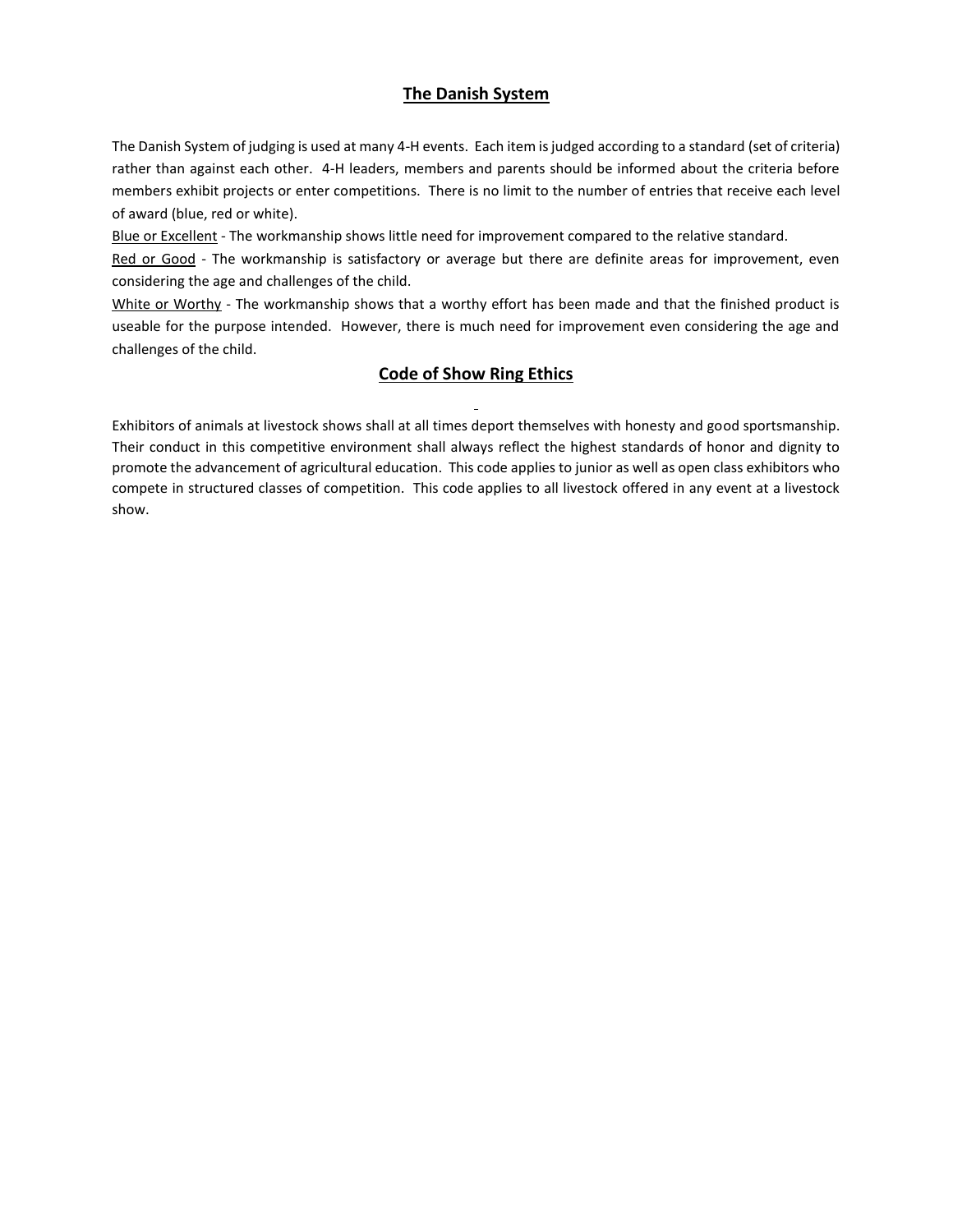## **Animal Health Requirements For Admission to New York State and County Fairs**

(Part 351 of NYS Agriculture and Markets Regulations) NYS Department of Agriculture and Markets/Division of Animal Industry 10B Airline Drive, Albany, NY 12235 518-457-3502 www.agriculture.ny.gov/AI/AIHome.html

## **General Prohibitions and Requirements**

- No person shall bring or have present an animal on the fairgrounds during a fair which is not qualified under NYS regulations.
- No person shall present an interstate or intrastate certificate of veterinary inspection that has been altered by anyone other than the issuing veterinarian.
- Animals demonstrating clinical signs or other evidence of infectious, contagious or communicable diseases shall not be allowed on the fairgrounds during a fair.
- Representatives of the Commissioner may deny admission to or require removal from the fair premises, or require the segregation of any animal showing signs of or exposed to any infectious, contagious or communicable disease.

NOTE: The fair board of directors has the authority to reject unworthy or unsightly exhibits for reasons other than infectious, contagious or communicable disease (Part 350.10). The state veterinarian or animal health inspector will bring questionable exhibits to the attention of the fair board.

• All animals presented that originate from a location other than New York shall meet all New York State importation regulations appropriate to the species in addition to the fair animal health requirements.

#### **\*\*\*ATTENTION\*\*\***

## **A photocopy of each animal's health papers does not have to accompany the entry form. Therefore, it is IMPERATIVE that you bring the original health papers with you for inspection upon arrival on the Fairgrounds**.

#### Certificates of Veterinary Inspection (CVI)

- Cattle, sheep, goats, swine, llamas, alpacas, deer, and misc. ruminants, require a valid CVI to enter the fairgrounds.
- The CVI must be issued by a Category 2 accredited veterinarian.
- All animals must be officially identified. **All manmade IDs must be recorded**. Note that there are new animal identification requirements for cattle and swine. Refer to Animal Identification section below for more information.
- Only one species is allowed per certificate.
- The type and duration of certificate required depends on the origin of the livestock.

## New York Origin Livestock:

- A valid intrastate CVI (AI-61) is required.
- Each animal must be individually identified on the CVI (see below).
- The CVI must be issued on or after May 1 of the current year.

#### Out of State Origin Livestock:

- All animals entering New York State must satisfy import health and test requirements for that species and be accompanied by a valid interstate CVI.
- The interstate CVI is valid for 30 days from the date of CVI inspection. During the fair season (July 1 through Labor Day) valid CVI's can be used multiple times for entrance into fairs. The initial entrance into a NY fair must be within 30 days of the date of CVI inspection. In order for the CVI to be used for a later fair, it must be dated and initialed by a NY state official noting the location of the initial fair. A change in health status or eligibility of an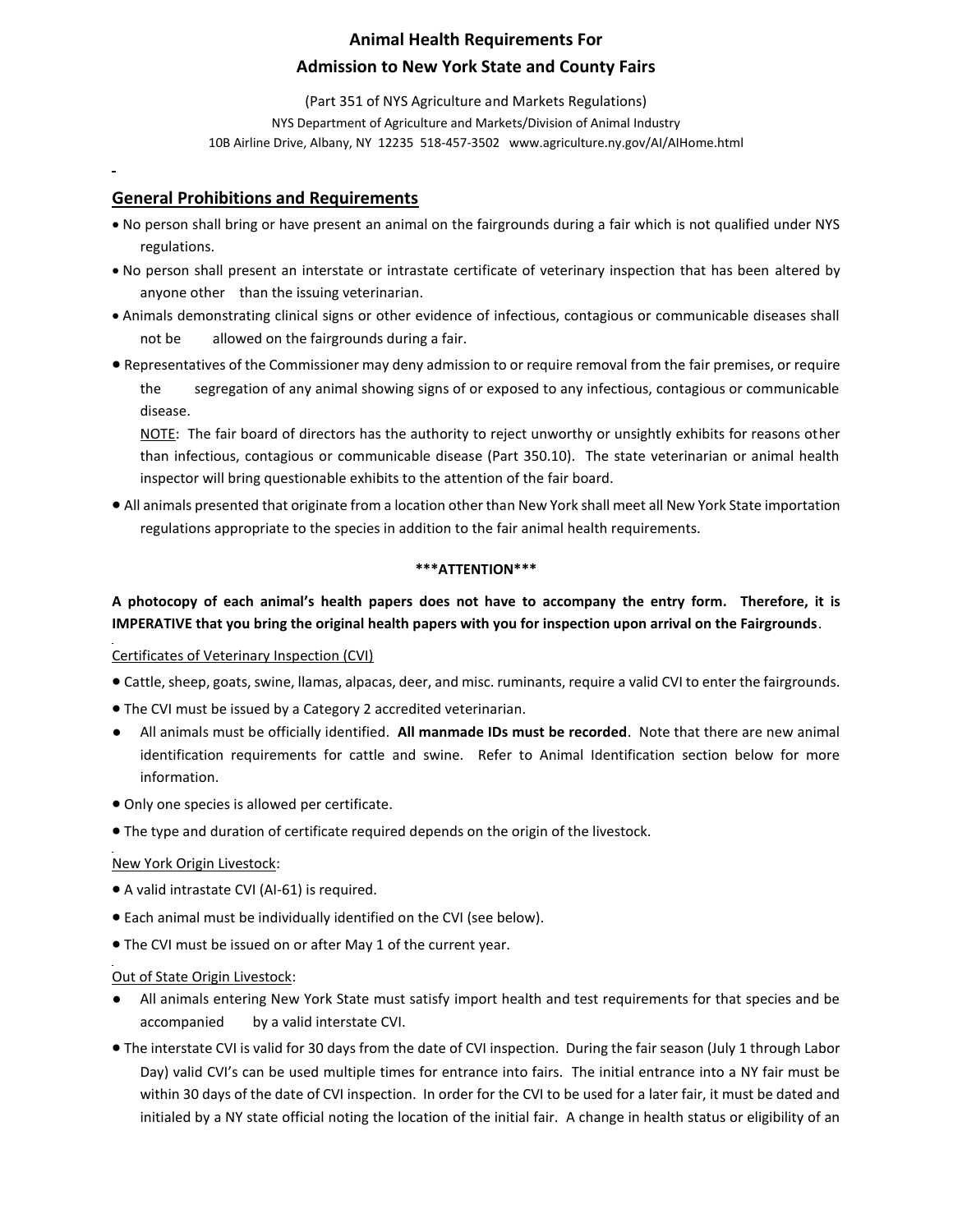animal necessitates the generation of a new CVI.

 $\bullet$ 

 $\frac{1}{2}$ 

Questions regarding import requirements should be directed to the Division of Animal Industry at 518-457-3971, or at the division's import/export homepage: http://www.agriculture.ny.gov/AI/import\_export.html.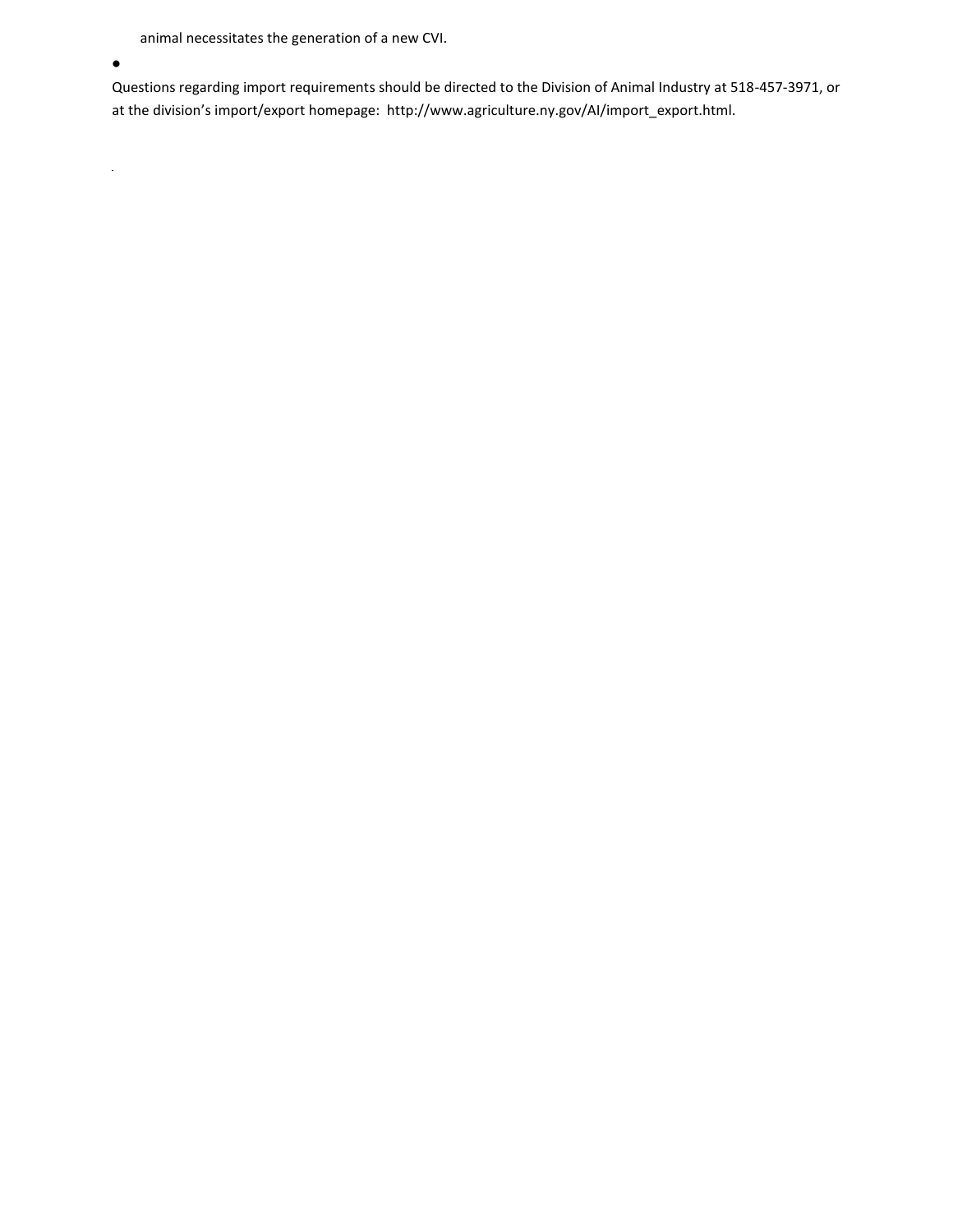#### **Rabbits**

#### **JUDGING - Friday, July 23 @ 9:00am-12pm**

Rabbits must arrive at 8am and stay until 3:30pm

#### **Cages with bottoms are required**

| <b>PREMIUMS:</b>                                | Excellent | Good | Worthy |
|-------------------------------------------------|-----------|------|--------|
| <b>Cloverbud Premiums:</b> participation ribbon |           |      |        |

- Each exhibitor may enter a total of 12 rabbits. Doe with litter considered to be one (1) rabbit. **Limit of 4 entries per class.** Within a breed, all colors will compete together.
- **Exhibitors must be present during judging**, and bring their own animals to the table.
- Exhibitors must have all rabbits listed for competition on the grounds by 8:30am for a health check. Any sick animals must be removed by the exhibitor at this time.
- It is mandatory that all rabbits be earmarked by a tattoo in the left ear. The tattoo must be legible or the rabbit will be disqualified. Sharpie marker tattoos are acceptable for this show.
- Does and litters are to be considered as one entry. There must be at least 5 rabbits in each litter shown, except those breeds which mature under 5 pounds, i.e. Dwarf, Holland, etc. which must have 3 or more in litter (mixed breed Does and Litter are not eligible).
- An entry per animal is required, but do not specify name or ear number on Advance Entry Form (will be noted on Health Check).
- **Show Order**: 1)Rabbits 2) Cavies
- All exhibitors, including Cloverbuds, must enter a Showmanship/Handling Class (Section Y).
- Cloverbuds are allowed a maximum of 4 rabbit entries regardless of breed or variety.

## **List Variety on Entry**

| <b>Section A</b> - American Fuzzy Lop | <b>Section L</b> - Holland Lop        | Class No.            |
|---------------------------------------|---------------------------------------|----------------------|
| <b>Section B - English Angora</b>     | Section M - Mini Lop                  | 1. Senior Buck       |
| <b>Section C</b> - French Angora      | <b>Section N - Mini Rex</b>           | 2. Senior Doe        |
| <b>Section D - Beveren</b>            | <b>Section O</b> - Netherland Dwarf   | 3. Intermediate Buck |
| <b>Section E</b> - Dutch              | <b>Section P - New Zealand</b>        | 4. Intermediate Doe  |
| <b>Section F</b> - Blanc De Hotot     | <b>Section Q</b> - Polish             | 5. Junior Buck       |
| <b>Section G</b> - Dwarf Hotot        | <b>Section R</b> - Rex                | 6. Junior Doe        |
| <b>Section H - Lionhead</b>           | <b>Section S</b> - Satin              |                      |
| Section I - Himalayan                 | <b>Section T</b> - Lilac              |                      |
| <b>Section J</b> - Jersey Wooly       | <b>Section U</b> - Any other Purebred |                      |
| <b>Section K</b> - Harleguin          | <b>Section V</b> - Grade              |                      |

#### **Senior**:

- For breeds with 4 showroom classes, over 6 months or meeting Senior breed weight requirements.
- For breeds with 6 showroom classes, over 8 months or meeting Senior breed weight requirements.

#### **Intermediate**:

• For breeds having 6 showroom classes, a rabbit 6 to 8 months of age, or meeting Intermediate breed weight requirements.

#### **Junior**:

• Up to 6 months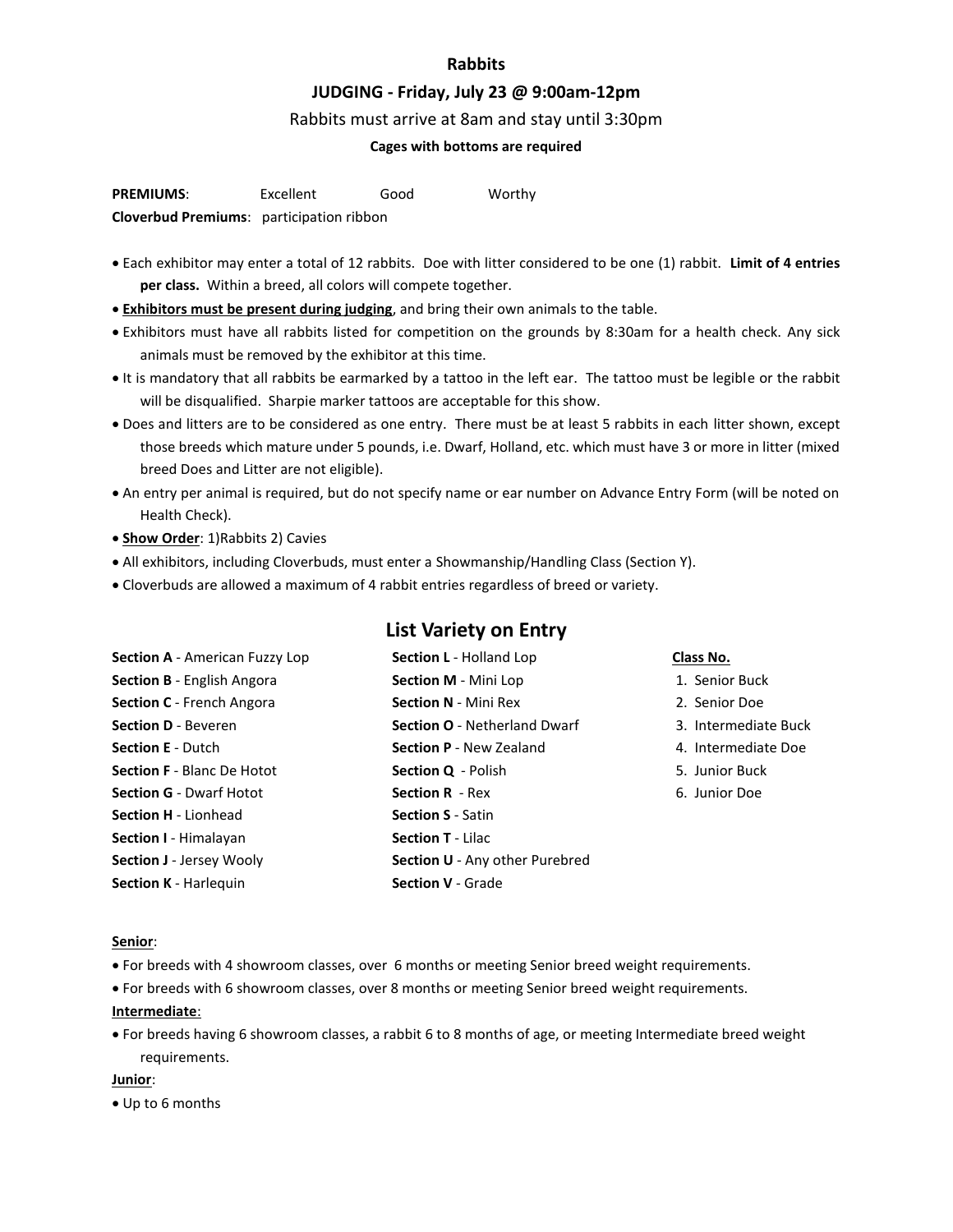**Section W - Doe & Litter** - indicate kindling date on entry form. Age of young calculated as of day of show. **Class No.**

- 1. 5 or more young, age 4-8 weeks, breeds maturing over 5 lbs.
- 2. 3 or more young, age 4-8 weeks, breeds maturing under 5 lbs.

**Section X - Fur Classes** - Colors compete together in all classes

**Class No.**

- 1. Normal 4. Angora
- 2. Rex 3. Jersey Wooly/Fuzzy Lop
- 3. Satin

#### **Section Y - Showmanship/Handling**

**Class No.**

- 1. Exhibitors 16 to 18 years old
- 2. Exhibitors 13 to 15 years old
- 3. Exhibitors 10 to 12 years old
- 4. Exhibitors 8 or 9 years old OR  $1<sup>st</sup>$  year showing
- 5. Cloverbud Showmanship

#### **Section Z - Miscellaneous**

**Class No.** 

1. All Cloverbud rabbits - maximum of 4 entries regardless of breed.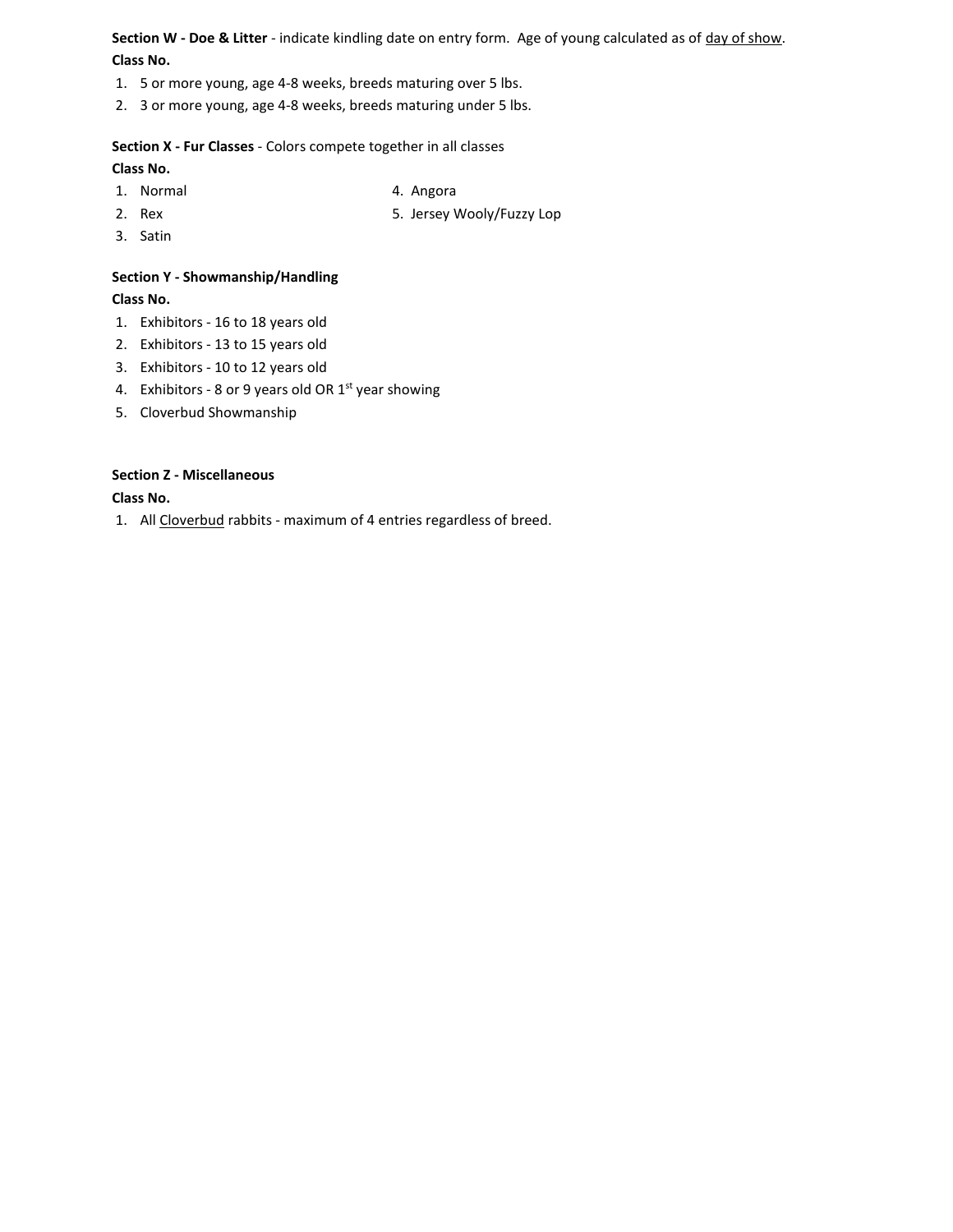#### **Cavies**

#### **JUDGING: Friday, July 23 @ 9:00am-12pm**

#### Cavies must arrive at 8am and stay until 3:30pm

## **Cages with bottoms are required**

#### **Cavy classes will follow rabbit classes**

PREMIUMS: Excellent Good Worthy -

Cloverbud Premiums: participation ribbon

- Each exhibitor may have a total of 12 entries. Exhibitors must show their own animals.
- Cavies recognized by the American Cavy Breeders Association may be entered in Sections A M. Grade cavies may be entered in Section N.
- Exhibitors must have all rabbits listed for competition on the grounds by 8:30am for a health check. Any sick animals must be removed by the exhibitor at this time.
- It is mandatory that all cavies be ear tagged in the left ear prior to the fair. For this show tape will be accepted
- An entry per animal is required, but do not specify name or ear number on Advance Entry Form (will be noted on Health Check).
- All exhibitors, including Cloverbuds, must enter Showmanship/Handling Class (Section O).
- Cloverbuds are allowed a maximum of 4 cavy entries regardless of breed.

#### List Variety on Entry

#### Note:

Senior - over 32 ounces or over 6 months of age

Intermediate - 22-32 ounces, up to 6 months of age

Junior - 12-22 ounces, up to 4 months of age

| Section A - American         | Class No.                          |
|------------------------------|------------------------------------|
| Section B - Abyssinian       | 1. Senior Boar                     |
| Section C - Peruvian         | 2. Senior Sow                      |
| Section D - Crested          | 3. Intermediate Boar               |
| Section E - Teddy            | 4. Intermediate Sow                |
| Section F - Silkie           | 5. Junior Boar                     |
| Section G - Satin American   | 6. Junior Sow                      |
| Section H - Satin Abyssinian | 7. Sow and Litter                  |
| Section I - Satin Peruvian   |                                    |
| Section J - Satin Silkie     | Section O - Showmanship/Handling   |
| Section K - Satin Teddy      | Class No.                          |
| Section L - Coronet          | 1. Exhibitors - 16 to 18 years old |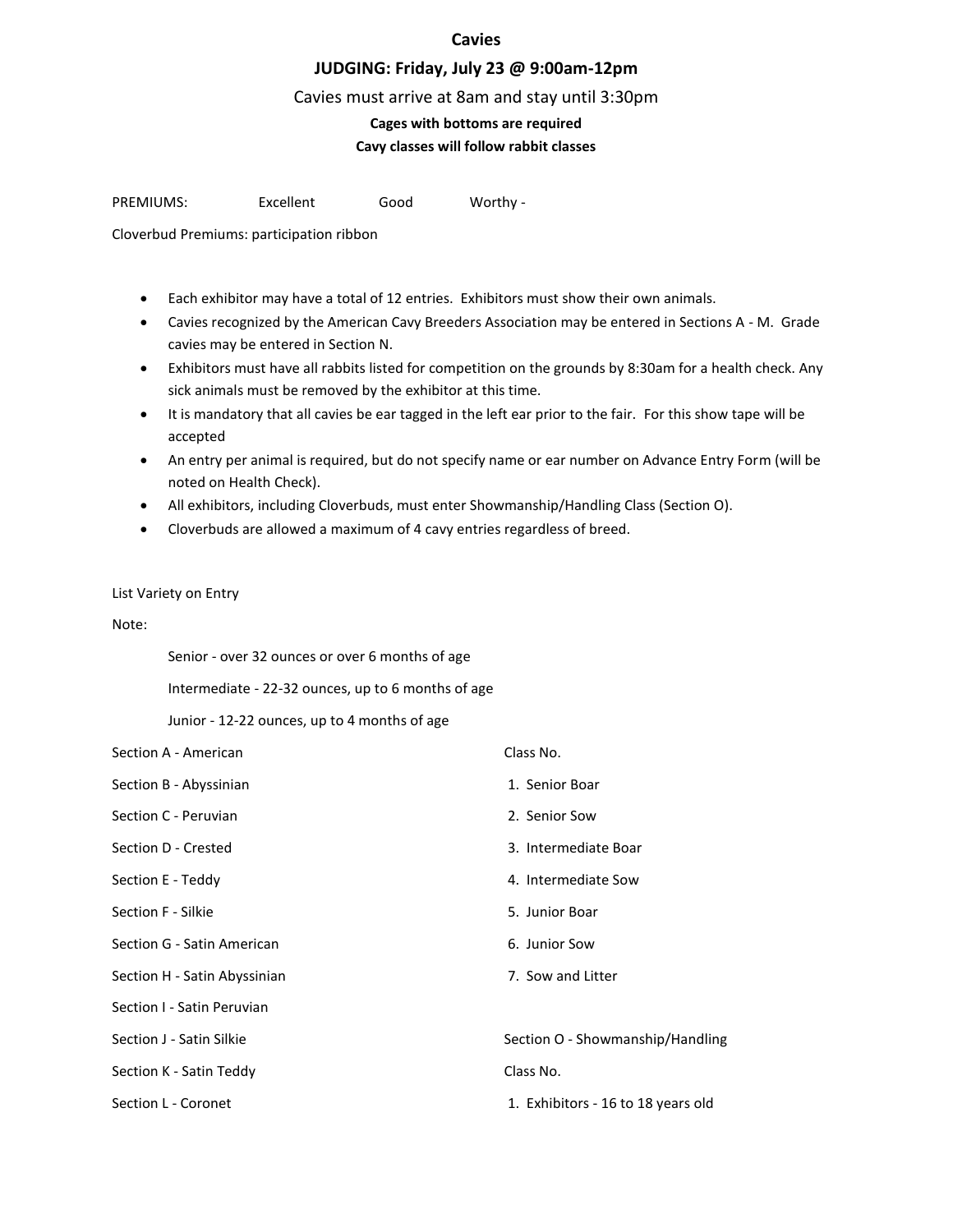- Section M Texel 2. Exhibitors 13 to 15 years old
- Section N Grade 3. Exhibitors 10 to 12 years old
	- 4. Exhibitors 8 or 9 years old OR 1st year showing
	- 5. Cloverbud Showmanship

## Section P - Cloverbud

Class No.

1. All Cloverbud cavies - maximum of 4 entries regardless of breed.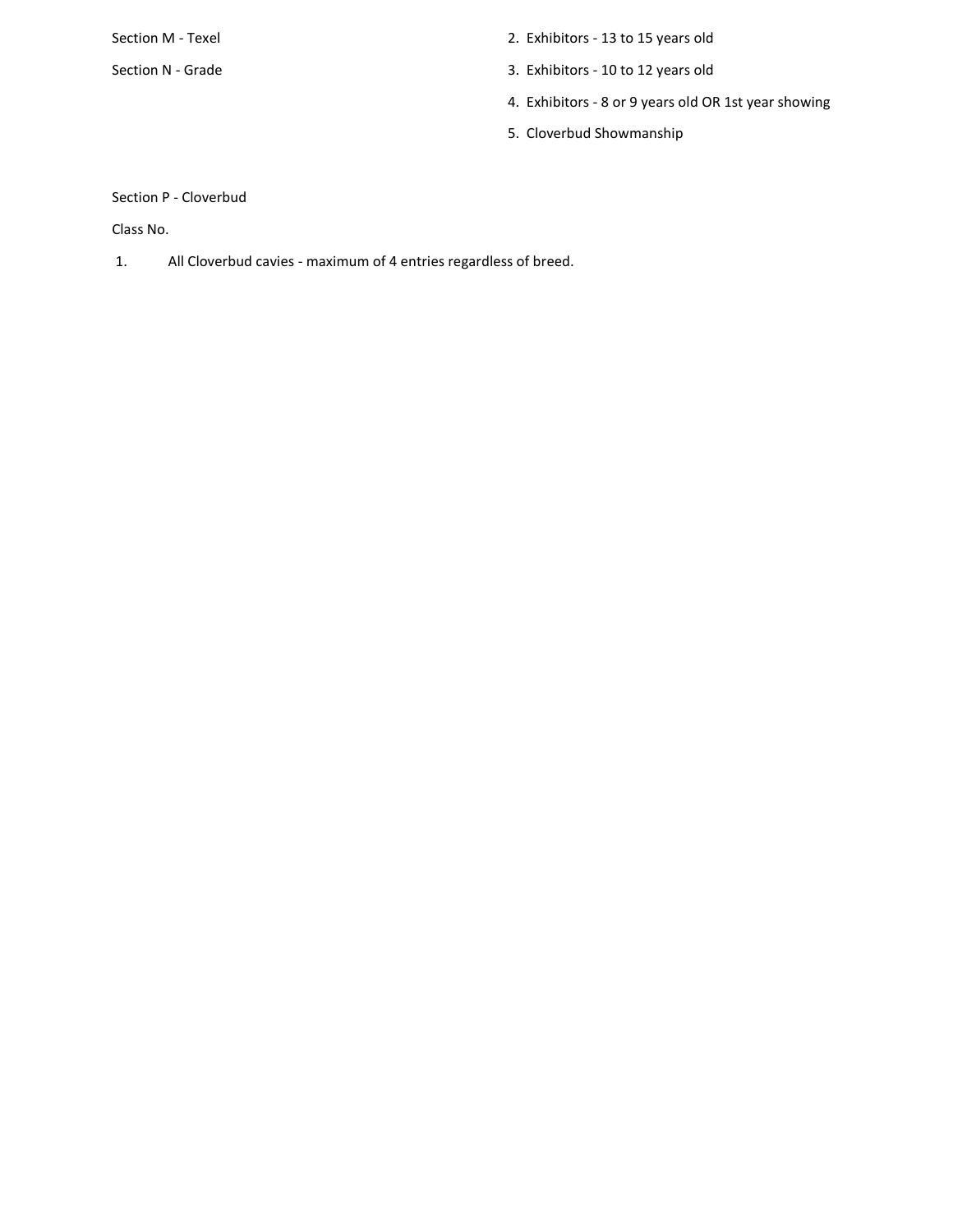#### **POULTRY**

#### **JUDGING - Friday, July 23 12pm - 2:00pm**

#### **Cages with bottoms required, must arrive at 8:00 am**

**PREMIUMS:** Excellent - 8 points **FREMIUMS:** Excellent - 8 points Cloverbuds Classes - 8 points and a participation ribbon Trios (two females and 1 male) will be awarded double premiums.

- All poultry must be in general good health and free of infection, or contagious diseases. Exhibitors will be expected to remove unhealthy poultry from the fairgrounds at the discretion of the state veterinarian.
- All poultry, except doves, pigeons, and waterfowl must be certified Pullorum-Typhoid clean. Testing will be done at the fairgrounds in the 4-H Building on Thursday, July  $8^{th}$  from 11:00am-2:00pm. Testing will NOT be done as entries are brought in.
- Proof of Pullorum-Typhoid testing must be presented at check in.
- Birds may be brought to the fairgrounds on Friday, July 3<sup>rd</sup> at 8:00am
- Entries limited to a total of 12 birds per exhibitor.
- Exhibitors must be present for the duration of the Poultry Show.
- Exhibitors must be present during judging, and must enter the Showmanship Exhibitors class. The show will begin with Showmanship!
- Reminder: Check your bird for lice prior to fair and dust if needed!
- Cloverbud **- limit of 4 entries regardless of breed**
- Birds should be fully feathered (no baby down)
- Exhibitors must know the breed of their purebred birds. The breed must be indicated on the entry form.

#### **For Section D entries – note predominant breed**

#### **Section A - Showmanship**

#### **Class No.**

- 1. Exhibitor 16 18 years old
- 2. Exhibitor 13 15 years old
- 3. Exhibitor 10 -12 years old
- 4. Exhibitor  $8 9$  years old or  $1<sup>st</sup>$  year showing
- 5. Cloverbud Showmanship

**(Section B, C, & D - Cock/Hen/Old Trio are 1 year and older. Cockerel/Pullet/Young Trio are under 1 year.)**

## **Section B - Large/Standard**

#### **Class No.**

| 6. Cock     | 9. Pullet      |
|-------------|----------------|
| 7. Hen      | 10. Old Trio   |
| 8. Cockerel | 11. Young Trio |

#### **Section C - Bantam**:

| Class No.    |                |              |
|--------------|----------------|--------------|
| 12. Cock     | 15. Pullet     |              |
| 13. Hen      |                | 16. Old Trio |
| 14. Cockerel | 17. Young Trio |              |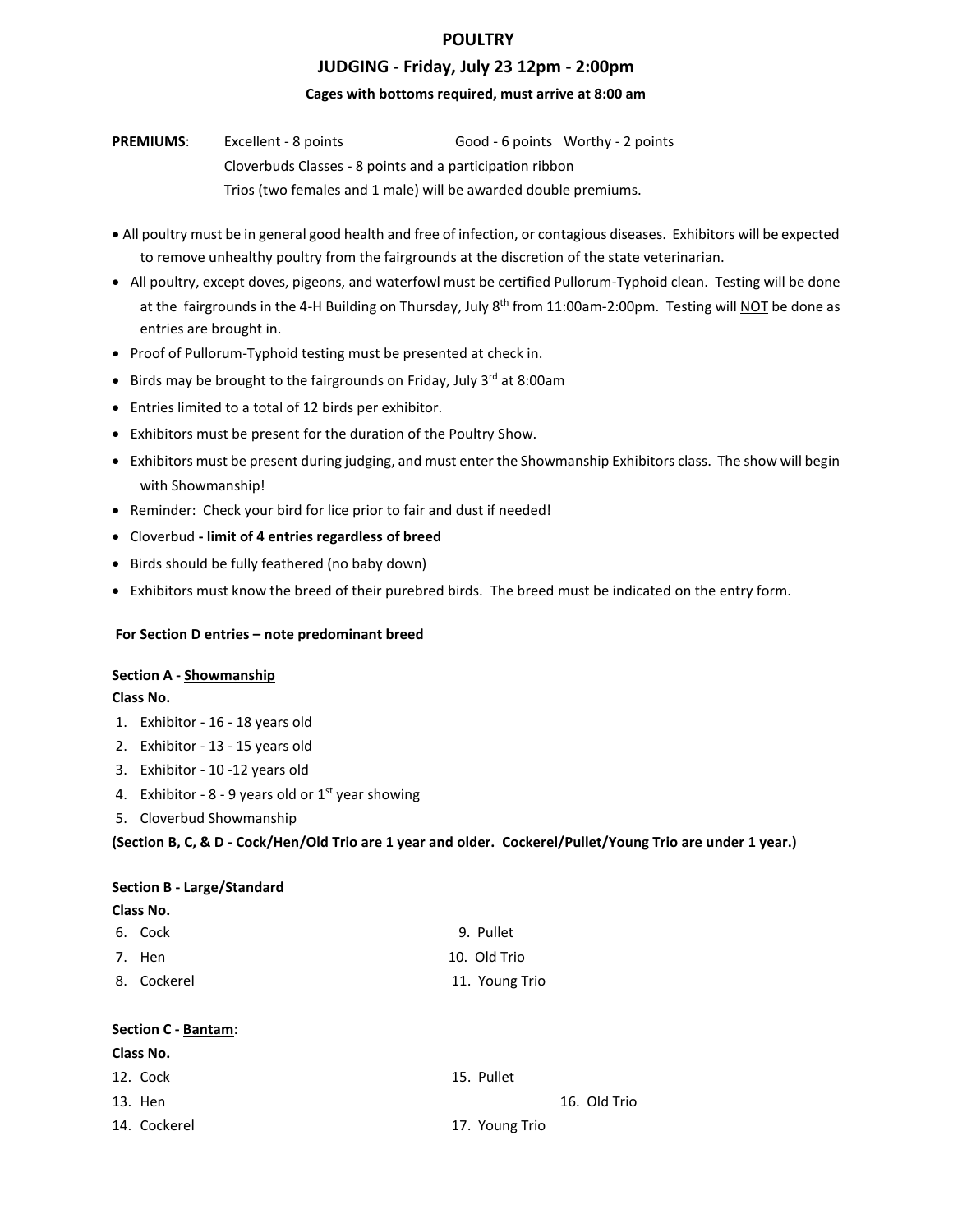**Section D - Grade Class No.** 18. Cock 20. Cockerel 19. Hen 21. Pullet

**(Section E - H - Old is 1 year or over; Young is under 1 year.)**

**Section E - Ducks**: **Class No.** 22. Old Drake 24. Young Drake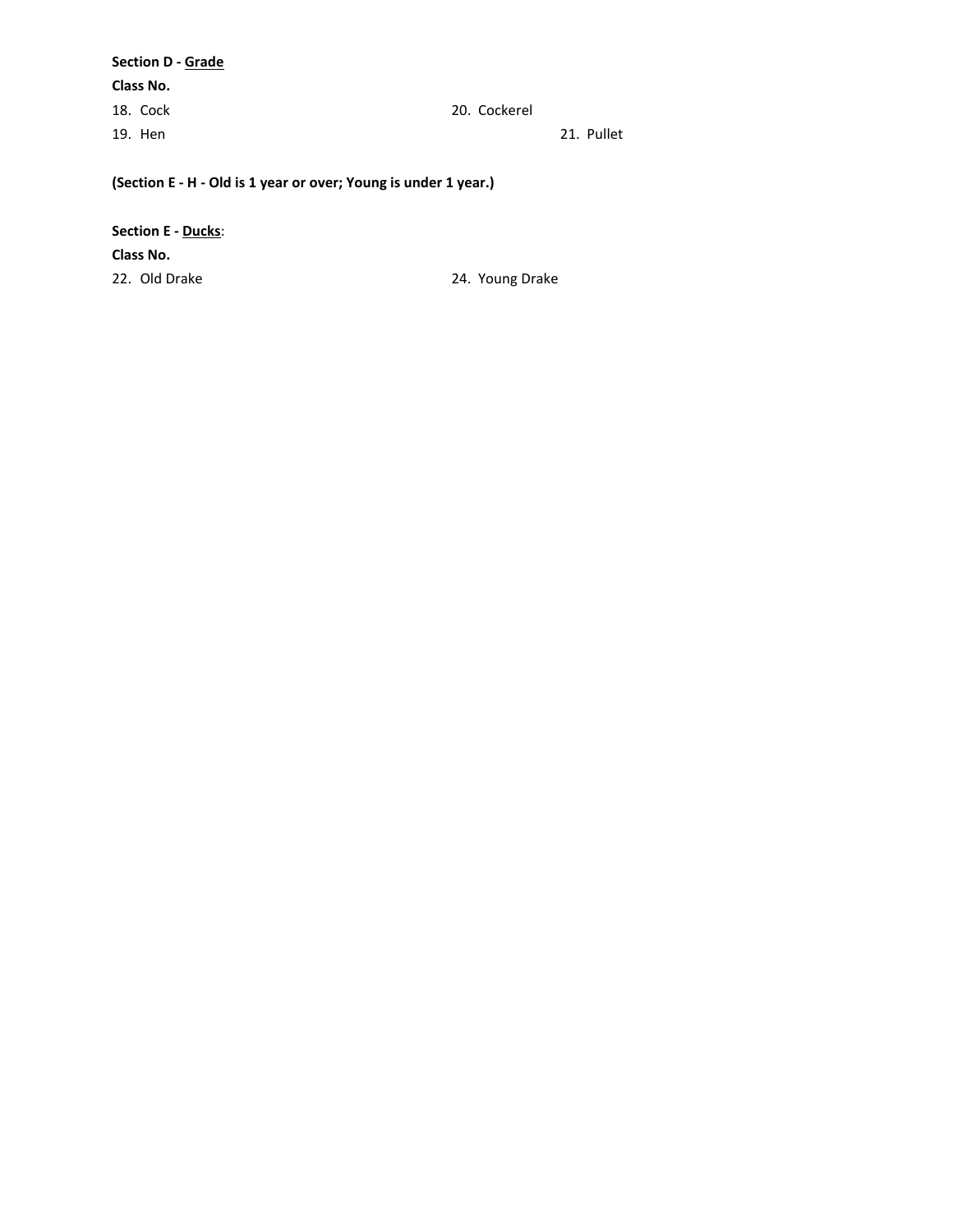#### **SHEEP**

#### **JUDGING – Saturday, July 25 – 11:00am**

**Registration open at 9:00am**

**Sheep Classes** 

#### **Entries close July 1st**

#### **OPEN SHOW-For all ages- 5\$ per class for open entries**

**4H PREMIUMS**: Excellent Good Worthy **OPEN PREMIUMS** Awarded to top three places per class

- Open and 4H entries will show simultaneously.
- Every animal must be owned or leased (only 1 leased animal permitted and may not own an animal of the same species), cared for, fitted and shown by exhibitor continually since June 1 of the current year.
- Purebred animals must be accompanied by registration papers. Exhibitors should bring all health and registration papers to the show. Exhibitor should be on hand near the animals with all health and registration papers.
- All Sheep must have official USDA Scrapie Identification.
- 4H Sections and classes are open to Saratoga County 4H members only (Section Q and R).
- **All Saratoga County 4H exhibitors must enter a Showmanship Class.**
- **Sheep entered in Section A - L are registered, purebred sheep.**
- **Section M and N are grade/non-registered-- ewes only.**
- **Sections without three exhibitors and ten sheep will be combined with appropriate AOB Section.**
- **Any lamb exhibited in a breeding class will not be eligible to be shown in the market class.**

**Section A** – Border Leicester **Class No. (Sections A-K)**

- 
- 
- **Section D** Icelandic 3. Pair of rams
- 
- 
- 
- 
- **Section J** Suffolk **8. Pair of ewes**
- 
- **Section L** AOB Meat
- **Section M** Grade Wool
- **Section N** Grade Meat

- **Section B** California Red 1. Sr. Ram lamb (Sept. 1, 2020 Jan. 31, 2021)
- **Section C** Cotswold 2. Jr. Ram lamb (born after Jan. 31, 2021)
	-
- **Section E** Romney 4. Sr. Ewe lamb (Sept. 1, 2020 Jan. 31, 2021)
- **Section F** AOB Wool 5. Jr. Ewe lamb (born after Jan. 31, 2021)
- **Section G** Dorset **6. Yearling Ewe (1yr. & under 2 years)** 6. Yearling Ewe (1yr. & under 2 years)
- **Section H** Katahdin **3. Aged Ewe (2 years and older)** 7. Aged Ewe (2 years and older)
	-
- **Section K** Tunis **Section K** Tunis **19. Flock** (ram and two ewes of any age)

#### **Class Numbers for Section P**

- 1. Market Lambs (80 pounds or over)
- 2. Pre-Market Weight lambs (less than 80 pounds)
- 3. Pair of Market Lambs
- **Section Q – Miscellaneous Saratoga County 4H classes Class No.**
- 1. **Lead Line**  Exhibitor should wear coordinated wool outfit. One article must be 100% wool and not exhibited in previous years. Exhibitor must fill out a Lead Line Commentary Form describing their outfit. All those competing

**Section P - Market Lambs** - Lambs should be slick shorn, may be purebred, grade or crossbred, may be single Rams, Wethers, or Ewes. Market lambs are not eligible for breed class.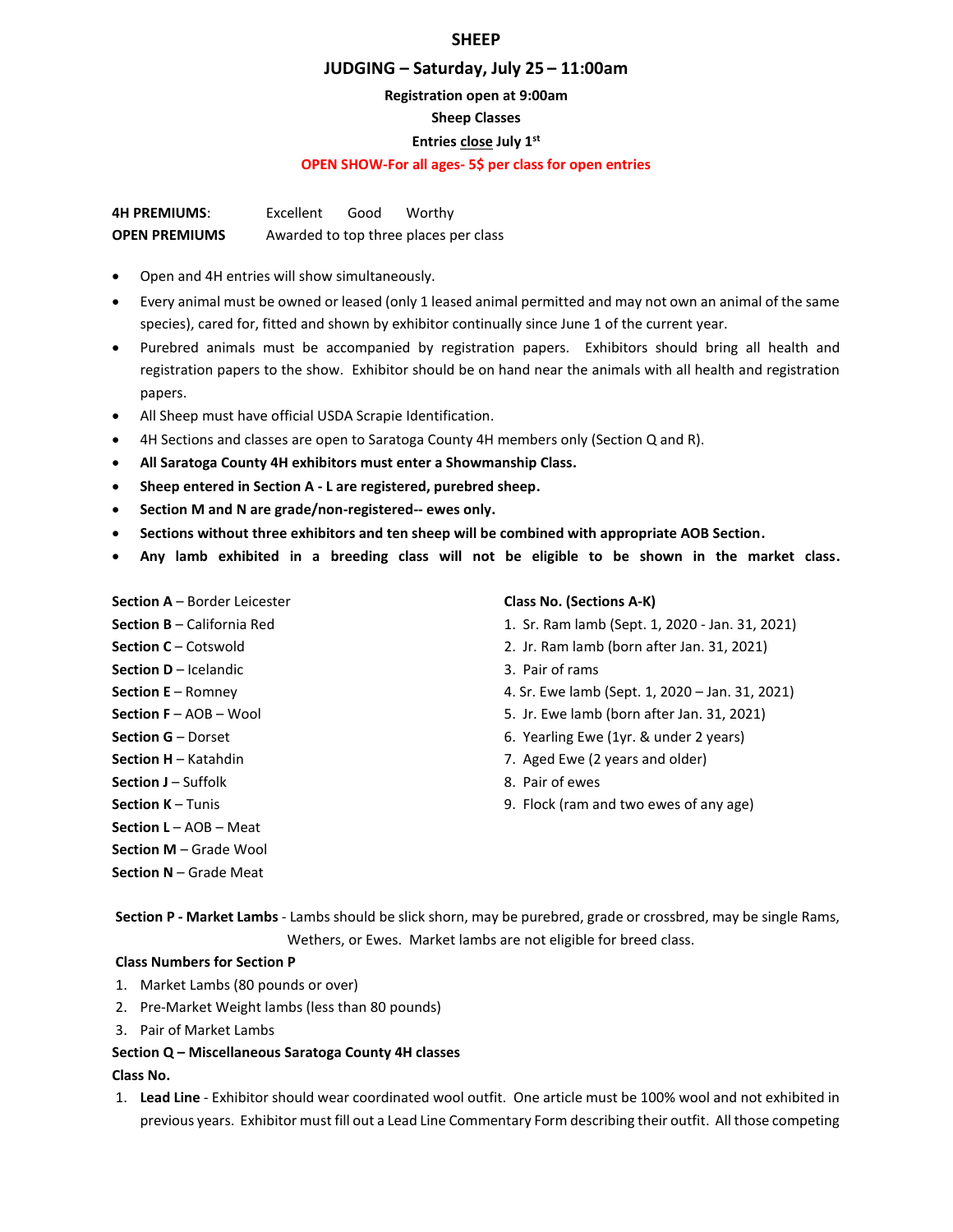will receive blue, red, or white awards.

2. **Costume** – Pre-registration at the beginning of the Sheep Show is necessary. Exhibitors must have a 3 X 5 card with the category, their name and description of their costume on it. Ribbons will be awarded. All those competing will receive 3 4H premium points.

## **Section R - SHEEP FITTING AND SHOWMANSHIP CONTEST (SARATOGA COUNTY 4H) Class No**.

- 1. Exhibitors 16 18 years old lead or collar prohibited
- 2. Exhibitors 13 15 years old lead or collar prohibited
- 3. Exhibitors 10 12 years old may use lead or collar
- 4. Exhibitors 8 9 or 1st year showing may use lead or collar

**NOTE**: Animals used in Showmanship must **ALSO** be entered in a 4-H breed class.

Fitting implies feeding and management, the use of proper means and methods of developing and making animals look attractive to the ringside, to prospective buyers and the official judge. Standard dress code is western attire (or 4H shirt) including solid color pants and solid, durable shoes. In making awards, judge will consider such factors as control of the animal by the exhibitor, skill in showing the animal to the best advantage, cleanliness and conditions of the skin and coat, and clipping or trimming.

#### **Section S - Shorn Fleece**

#### **Class No.**

- 1. Fine & Medium wool breeds white colored
- 2. Fine & Medium wool breeds natural colored
- 3. Long wool breeds white colored
- 4. Long wool breeds natural colored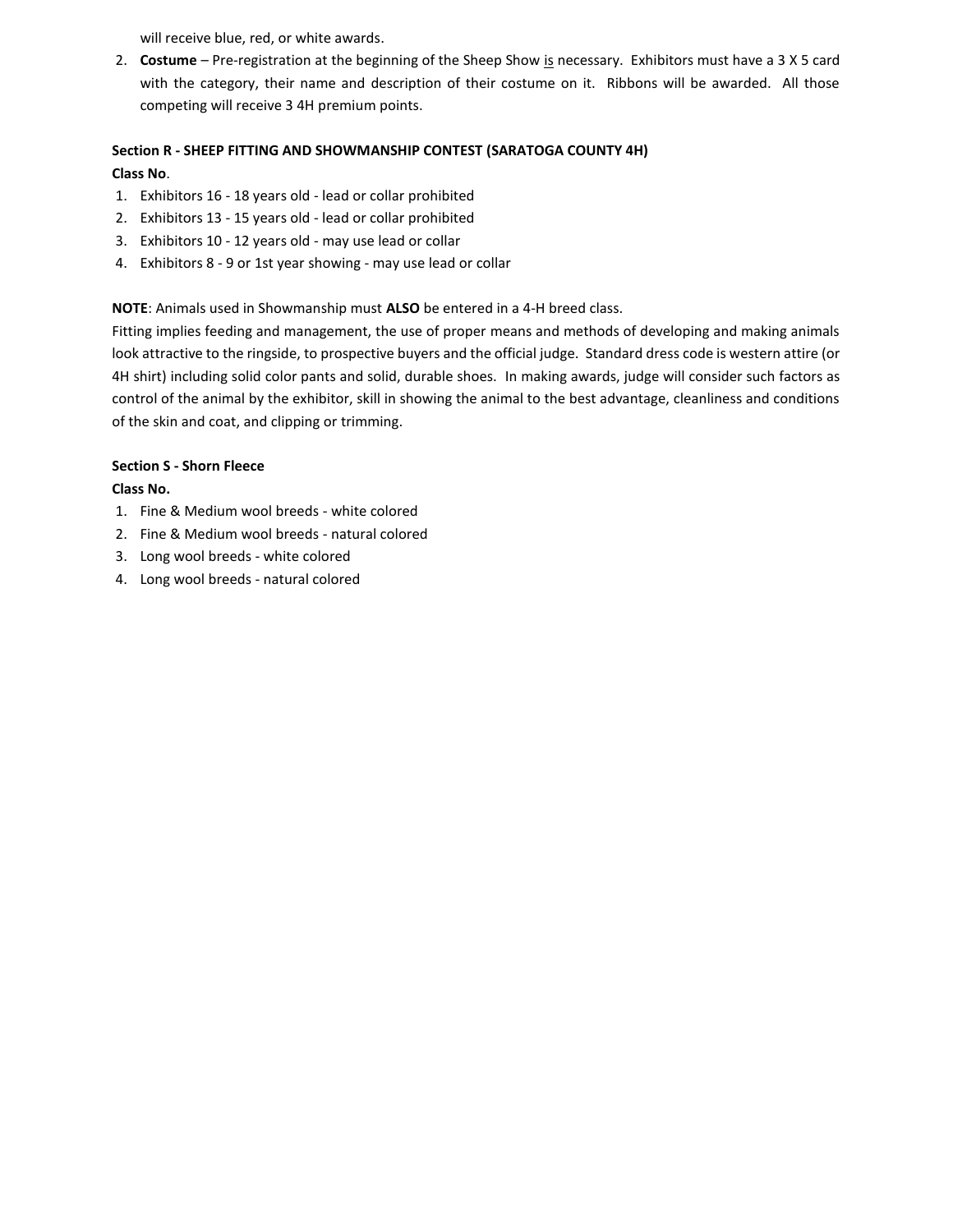#### **GOATS-**

#### **JUDGING - Sunday, August 26- 9:00am**

**Registration open at 8:00am**

#### **Entries close July 1st**

| <b>PREMIUMS:</b> | Excellent | Good | Worthy |
|------------------|-----------|------|--------|
|                  |           |      |        |

- All animals must be owned (or leased only 1 animal permitted and may not own an animal of that species) cared for, fitted and shown by the exhibitor continually since June 1 of the current year. Purebred animals must be accompanied by registration papers.
- Proof of rabies vaccination must be attached to entry.
- No bucks allowed. No horned dairy goats allowed. Meat goats with horns are allowed, but aggressive horned goats may be required to be artificially tipped or required to leave the premises at the discretion of the CCE Staff.
- All goat exhibitors must enter the Showmanship Contest.
- Class 9 and 10 animals can be castrated males or females. No adult teeth and less than one year old. Not eligible for classes 1-8.
- All Sheep must have official USDA Scrapie Identification.

| <b>Section A - Alpine</b>                 | Class No.                                                       |
|-------------------------------------------|-----------------------------------------------------------------|
| <b>Section B - LaMancha</b>               | Junior Division is open only to animals that have never kidded. |
| <b>Section C - Nubian</b>                 | 1. Under 5 months                                               |
| <b>Section D - Oberhasli</b>              | 2. 5 mos. - 9 mos.                                              |
| <b>Section E - Saanen</b>                 | 3. 9 mos. - 16 mos.                                             |
| <b>Section F</b> – Toggenburg             | 4. 16 mos. - under 24 mos.                                      |
| <b>Section G - Sable</b>                  |                                                                 |
| <b>Section H - Recorded Grade</b>         | Senior Division is open only to lactating animals.              |
| <b>Section I</b> - Grade (not registered) | 5. Under 2 yrs. in milk                                         |
| <b>Section J</b> – $Pygmy$                | 6. $2 \text{ yrs.} - 3 \text{ yrs.}$                            |
| <b>Section K - Nigerian Dwarf</b>         | 7. 3 yrs. - 5 yrs.                                              |
| <b>Section L - Meat</b>                   | 8. 5 years and over                                             |
|                                           | <b>Market Division</b>                                          |
|                                           | 9. Meat Goat Kids under 50 lbs.                                 |
|                                           | 10. Meat Goat Kids over 50 lbs.                                 |

#### **Section M - Miscellaneous Class No.**

- 1. Dry Doe 3 years and under (Sr. animals only)
- 2. Dry Doe 4 years and older (Sr. animals only)
- 3. Wethers (Dairy Breed)
- 4. **Costume** Exhibitors MUST have a 3 X 5 card with the category, their name and description of their costume on it.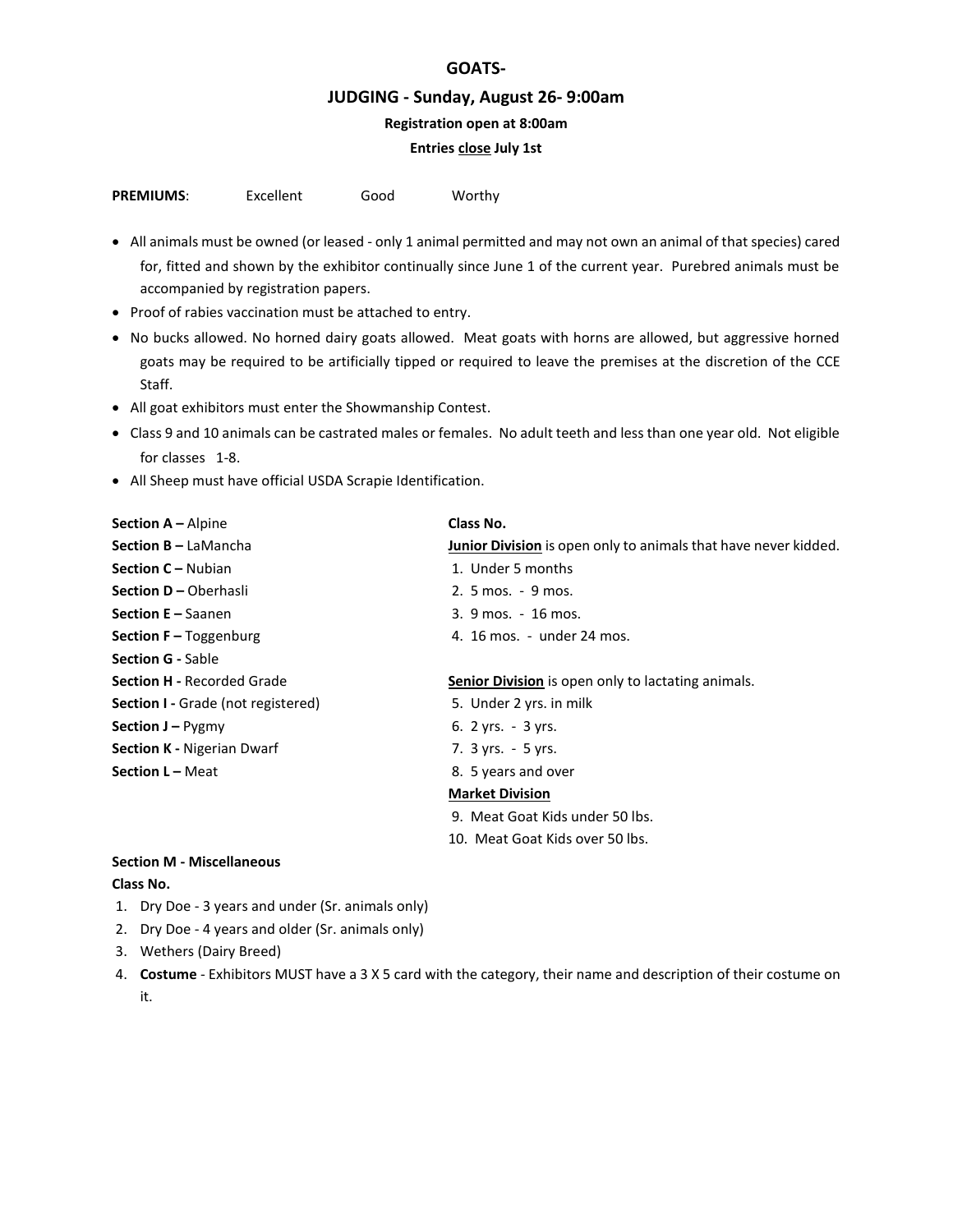**Fitting and Showmanship** - All exhibitors must show an animal in this section. In making the awards, the judge will consider the following points: Preparation of the animal for showing including condition of feet and trimming of toes, clipping head, ears, tail, etc., and cleanliness and condition of hide and hair.

Also, appearance of exhibitor, including neatness and cleanliness of clothing of exhibitor. Exhibitor of dairy goats must wear white clothing. Exhibitors of meat goats must wear clean, neat shirts and dark pants. Farm names and letters must not appear on clothing. Showing the animal includes control of the animal by the exhibitor, poise and calmness of the exhibitor, and skills in showing the animals to best advantage.

## **Section N — Fitting & Showmanship Class No.**

- 1. Exhibitors 16 18 years old.
- 2. Exhibitors 13 15 years old.
- 3. Exhibitors 10 12 years old.
- 4 Exhibitors 8 & 9 years old or first year of showing.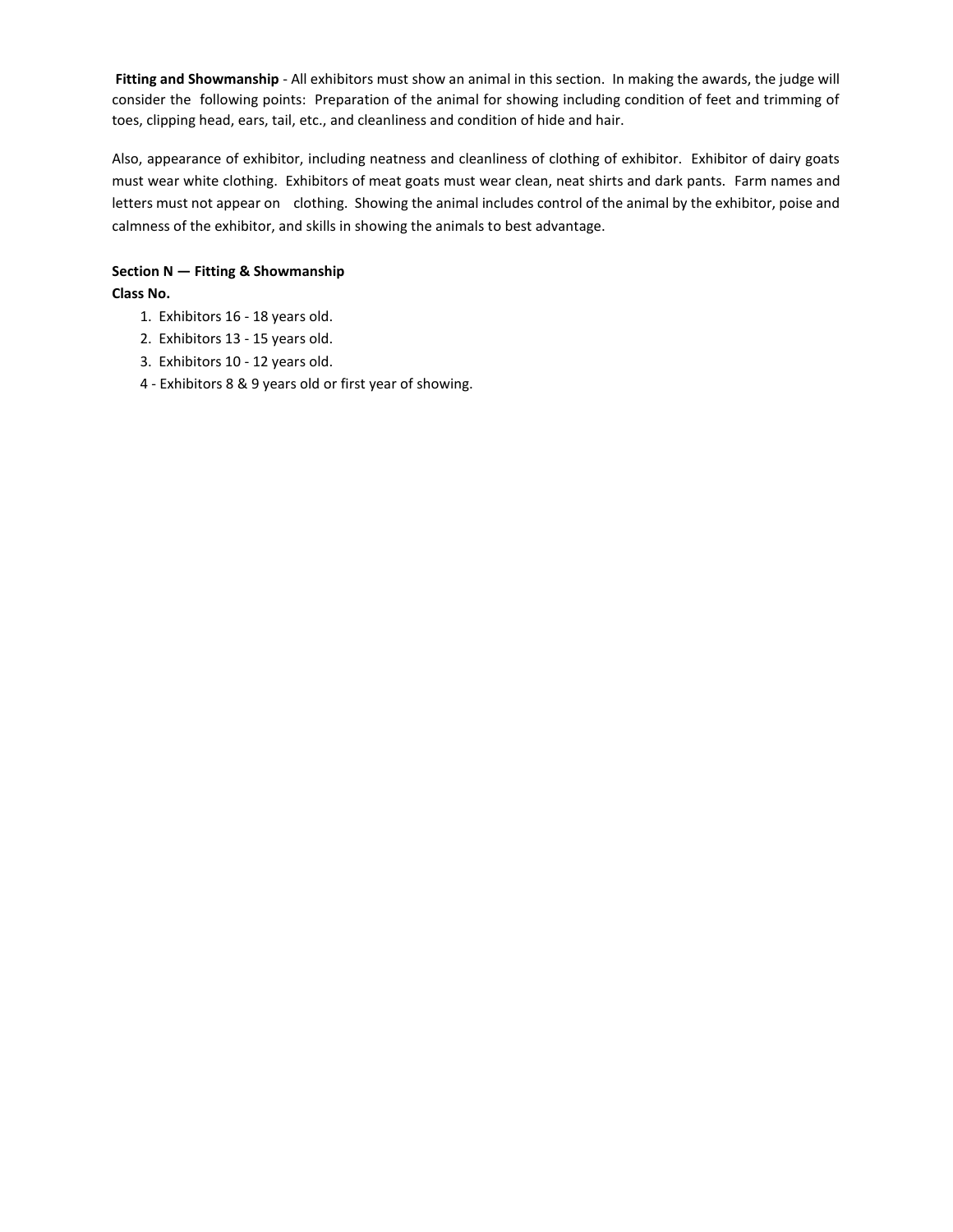## **Dairy Cattle**

#### **Judging – Saturday, July 24 @ 9:00am**

#### **Exhibitors should be in on July 23th by 1:00pm for vet check**

#### **Registration open at 8:00am**

#### **OPEN SHOW- For ages 21 and younger- 5\$ per class for open entries**

#### **Entries Close July 1st**

- Every animal must be owned (or leased—only 1 animal permitted and may not own an animal of that species) cared for, fitted, and shown by the exhibitor continually since June 1 of the current year. Purebred animals must be accompanied by registration papers.
- Copy of Rabies certificate must be attached to entry.
- **Exhibitor should bring all health and registration papers to the show. Exhibitors, or a representative of each exhibitor, should be on hand near the animals with all health and registration papers.**
- The Showmanship contest will be the first class to be judged**. Each 4-H member exhibiting must enter this contest.** Each contestant must show his or her animal, but during the contest may be required to show some other animal. The judge in making this award will consider the following points:

#### A. **Preparation of the animal for showing:**

- 1. Condition of feet and trimming of toes.
- 2. Clipping head, ears, tail, etc.
- 3. Cleanliness and condition of hide and hair.

#### B. **Appearance of Exhibitor**:

- 1. Personal appearance including neatness and cleanliness of clothing of exhibitor.
- 2. A white outfit improves the appearance of the exhibitor but is not compulsory.

#### C. **Presenting the animal**:

- 1. Control of the animal by the exhibitor.
- 2. Poise and calmness of the exhibitor.
- 3. Skill in showing the animal to best advantage.

Judging will start promptly at 9:00am with the Showmanship Classes. All other classes will be judged in numerical order, beginning with Class 1. After all of the non-milking classes are judged (Classes 1-7), the Junior Champion and Reserve Junior Champion of each breed, Senior Champion and Reserve Senior Champion of each breed, and overall Grand Champion and Reserve Grand Champion will be selected. Final classes of the day will be Section H Classes.

Section A - Ayrshire **Class No.** Section C - Holstein **March 1 - June 1, 2020** 

- Section B Guernsey 1. Junior Heifer Calf born
- Section D Jersey 2. Intermediate Heifer Calf
- Section E Other Breeds born Dec. 1, 2019 Feb. 28, 2020
- Section F Grade 3. Senior Heifer Calf born Sept. 1 - Nov. 30, 2019
	- 4. Summer Yearling Heifer born June 1 - Aug. 31, 2019 (not in milk)
	- 5. Junior Yearling Heifer born March 1 - May 31, 2019(not in Milk)
	- 6. Intermediate Senior Yearling Heifer born Dec. 1, 2018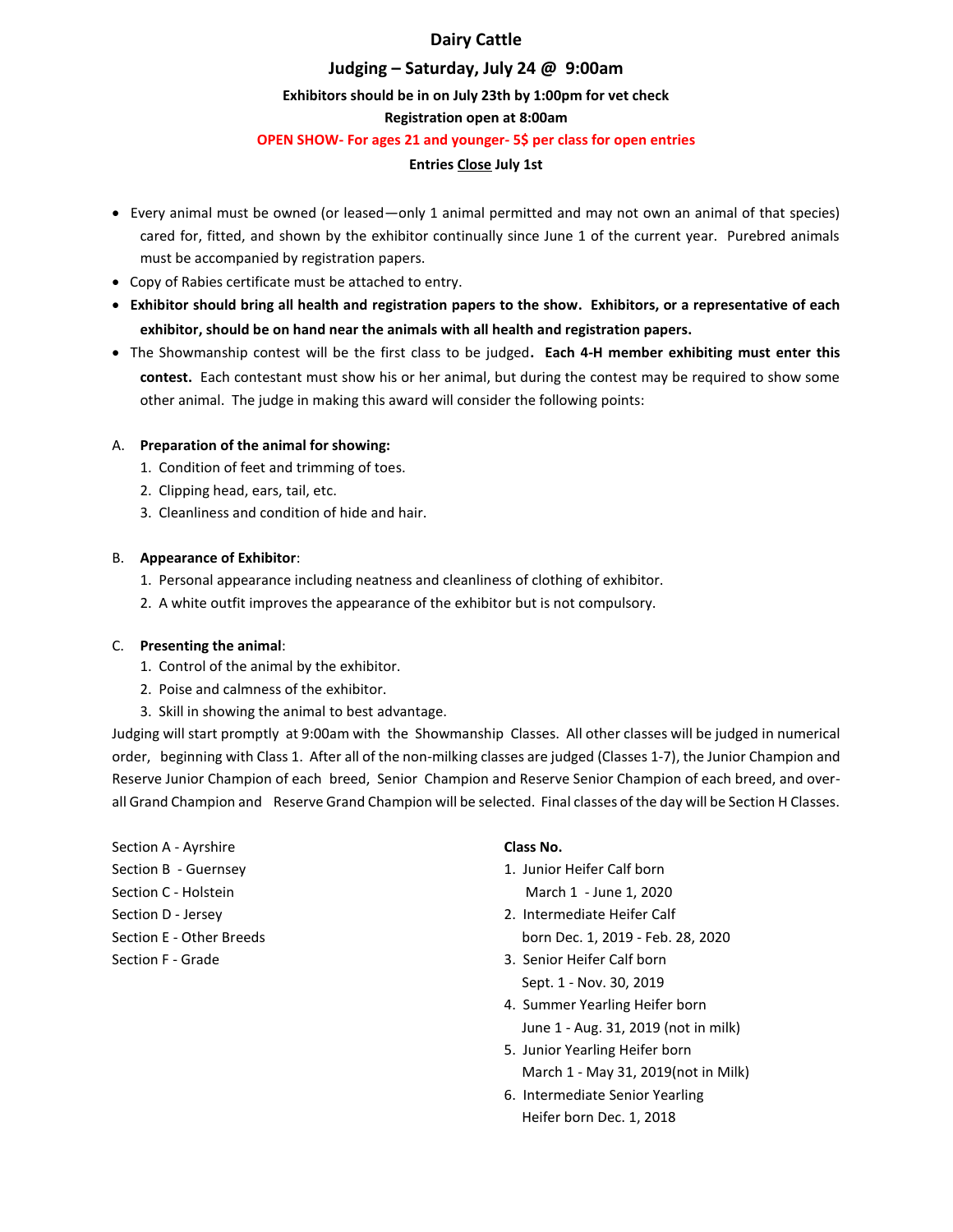Feb. 28, 2019(not in milk)

#### **Class No.**

- 7. Senior Yearling Heifer born Sept. 1 Nov. 30, 2018 (not in milk)
- 8. Junior 2 year old, born March 1 August 31, 2018
- 9. Senior 2 year old, born Sept. 1, 2016 Feb. 29, 2018
- 10. Cow, 3 years, born Sept. 1, 2015 Aug. 31, 2017
- 11. Cow, 4 years or over, born Aug. 31, 2016 or before
- 12. Cow, 5 years or over, born Aug. 31, 2015 or before
- 13. Dry Cow

#### **Section G - Showmanship Contest:**

#### **Class No.**

- 1. Exhibitors 16 to 18 years old
- 2. Exhibitors 13 to 15 years old
- 3. Exhibitors 10 to 12 years old
- 4. Exhibitors 8 & 9 years old or first year of showing

#### **Section H - Miscellaneous**

#### **Class No.**

- 1. Best bred and owned by exhibitor (all breeds competing together). This is a special award class. No premium points awarded.
- 2. Daughter-Dam Special Award. All breeds compete together. This is a special award class. No premium points.
- 3. Exhibitors Herd-To consist of three purebred females of one breed owned by the same exhibitor. All breeds compete together. (Class may be split by breed)
- 4. Produce of Dam 2 offspring from same Dam. Open to Holstein exhibitors ONLY. This is a Special Award class No Premium Points awarded.

#### 6. **Calf Costume Class**

The last class of the day will be a calf costume class. 4-H'ers and their animal should be in costume. Older animals may be used if the 4-H'er does not have a calf at the fair. Also, 4-H'ers may borrow a calf from another exhibitor if they do not have an animal to show. Pre-registration by the beginning of the 4-H Dairy Show is necessary. Exhibitors should have a 3 X 5 card with their name and description of their costume on it the day of the show. All those competing will receive 3 premium points.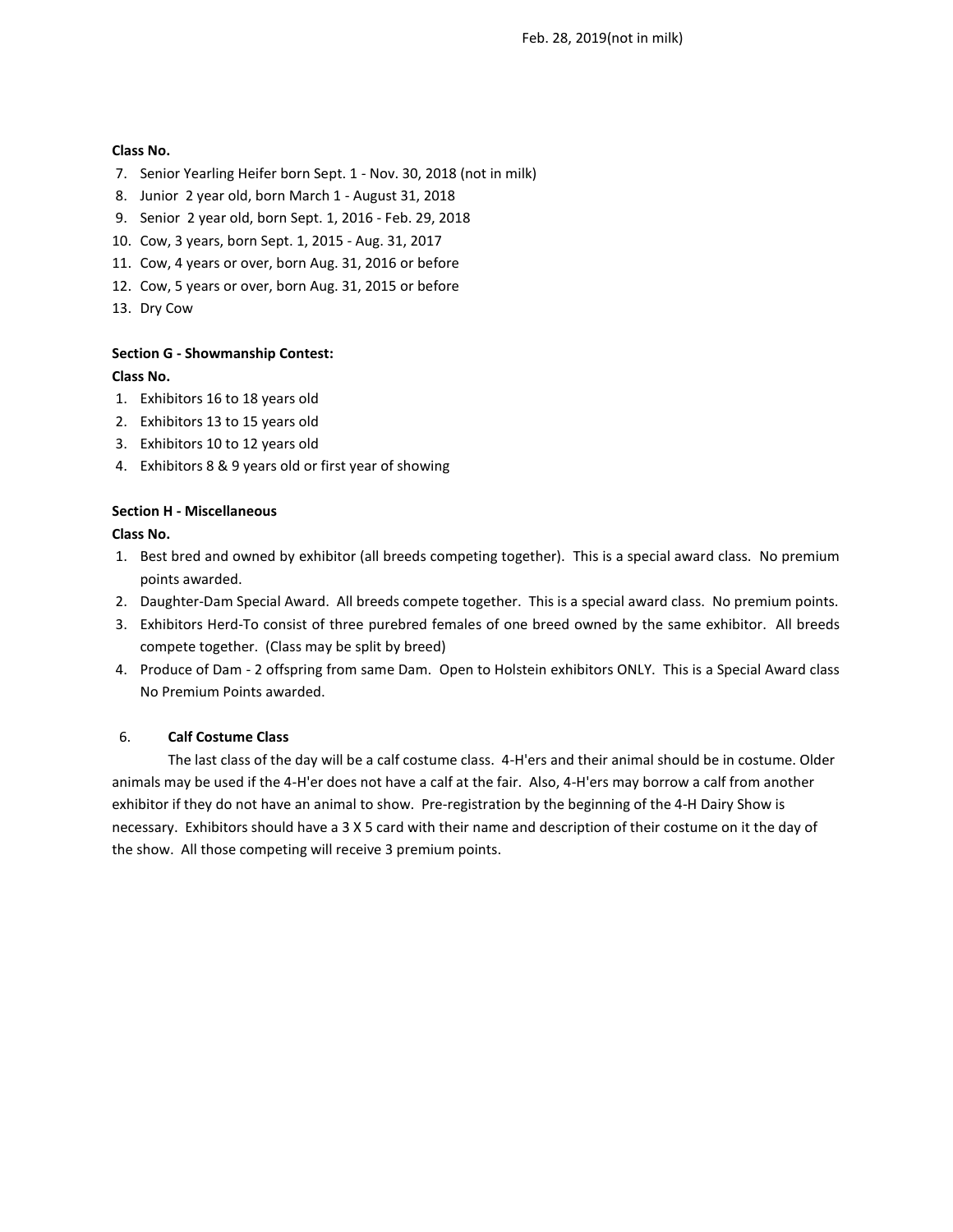### **4-H SADDLE HORSE- Show 5**

### **Judging – Saturday, July 25th @ 8:00am**

**Registration open at 7:00**

#### **Entries close July 1st**

#### **Note: Some classes may be removed prior to the show due to time limitations, you will be notified**

**Premiums**: Excellent Good Worthy Game Classes & Participation

- **Important**: All horses brought onto fairgrounds must be negative for Equine Infectious Anemia. Copy of Coggins test report and copy of rabies vaccination **must be** submitted at the time of entry. 4-H'ers who do not comply with the rule will be automatically ineligible and all their entries in the 4-H Fall Horse Show will be canceled.
- **Saratoga County 4-H Helmet and Footwear Policy**: \*All youth, 18 and under as of January 1 of the current year, participating in a 4-H sanctioned horse activity shall wear a "properly fitted and secured, **officially approved protective helmet and proper equestrian footwear with a distinguishable heel at all times** when mounted on an equine, or when seated in a vehicle attached to or being pulled by one or more equines; or when leading or handling an equine." **There will be NO exceptions**!!!

"It is the responsibility of the rider, or the parent or guardian or trainer of the exhibitor to see to it that the headgear worn complies with the appropriate safety standards as set forth in the official 4-H policy. The 4-H organization make no representation or warranty expressed or implied about any protective headgear, and caution riders that death or serious injury may result despite wearing such protective headgear, as all equestrian sports involve inherent dangerous risk and as no helmet can protect against all foreseeable injuries."

- The "official" helmet for the NYS 4-H Horse Program for this year will be equine riding helmets with **ASTM - 1163/SEI certification**.
- Any 4-H exhibitor displaying unsportsmanlike conduct at the 4-H Horse Show may be subject to dismissal from the show and possible loss of premiums.

#### **General Rules**:

- 1. Open only to 4-H members enrolled in the Saddle Horse Project by **May 1 of the current year**.
- 2. All equines must be at least 24 months of age and those shown in ridden and driven classes must be 3 years of age or older. If exhibiting a "junior equine" in the Western Division and using a snaffle or bosal refer to requirements in the Western Section of the NYS 4-H Horse Program Rule Book.
- 3. Exhibitors must own or lease, care for, fit and show their own horse. More than one member of a family may exhibit the same horse only if it is the only animal owned/leased by that family and the show will not be delayed (i.e. changing tack, etc.). Shared horses must be entered in the Fitting Showmanship station judging individually by each participant in the family. One who owns a horse, but leased by another, may show the horse if not the same division or class.
- 5. An exhibitor may only bring one horse per division (English, Western, Pony, Driving and Gymkhana). **All Exhibitors MUST enter a Fitting & Showmanship Class**. Exhibitors with non-owned animals are limited to one horse which may be entered in more than one division.
- 6. A horse ridden by two exhibitors may not go into a trail class, jumping classes twice. The riders need to choose who will enter these classes.
- 7. Stallions may not be shown, no exceptions.
- 8. The same horse must be shown by the same exhibitor in all classes of the same seat.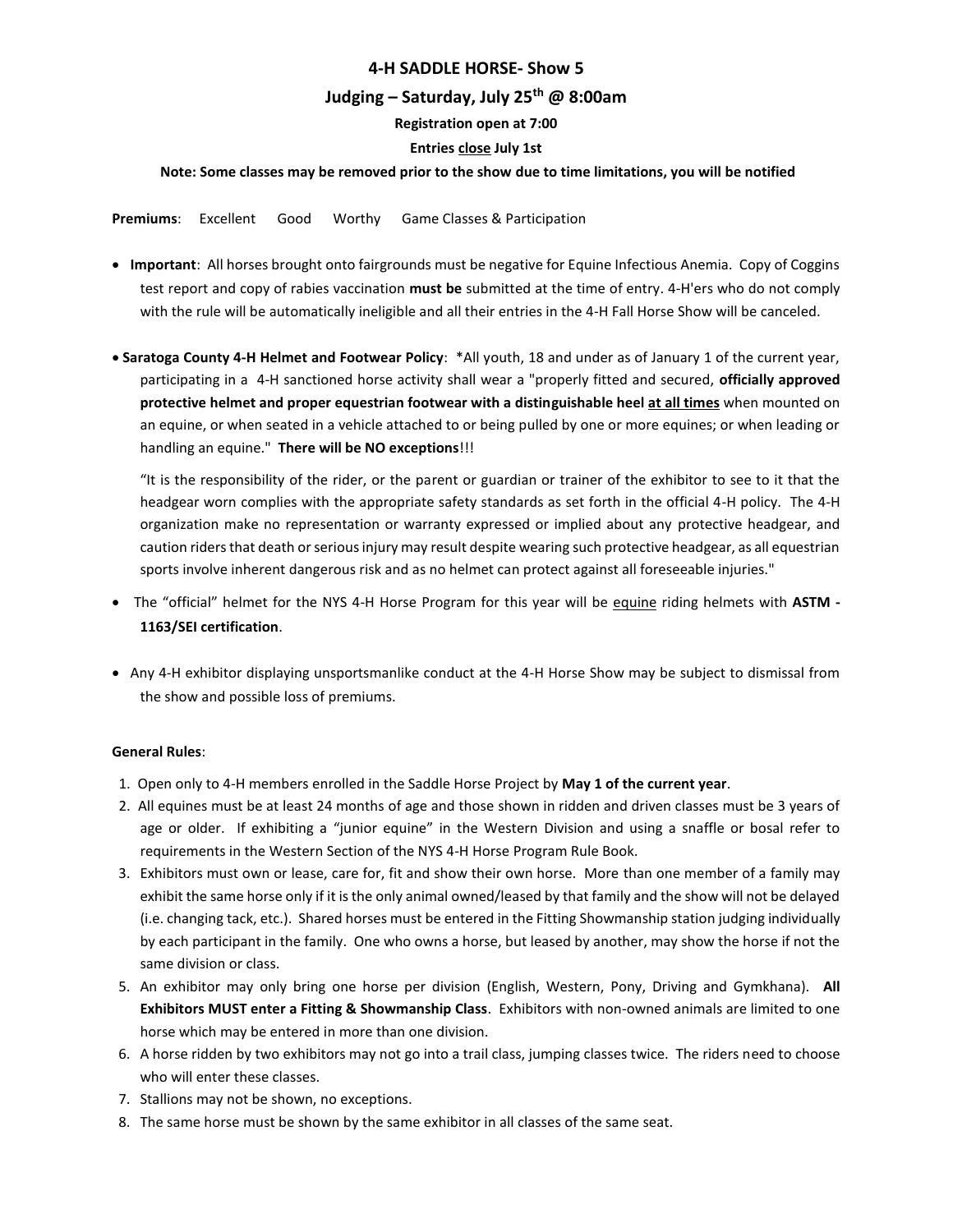- 10. Where the age of the exhibitor is a consideration, it will be determined as of January 1 of the current year.
- 11. When necessary, a class may be divided or combined. Classes with 3 or fewer entries will be **canceled** or **combined** as seen fit by the show committee.
- 14. Please inform announcer's booth at least 2 classes before of any scratches.
- 15. Number must be visible on exhibitors back while in a class.

#### **Horse Classes:**

Be sure to only sign up for classes that you are eligible for. Additions will not be allowed the day of the show.

Champion and Reserve Champion ribbons will be awarded for the following divisions:

English Walk/Trot Division, Western Walk/Jog Division

Western Junior, Western Senior Division

English Junior, English Senior Division

Junior/Senior Gymkhana Division

Driving Division

Classes that count towards points for the Champion and Reserve Champion ribbons have an \* next to their class number. In the event of a tie for High Point, Champion and Reserve Champion ribbons will be determined by Fitting and Showmanship scores.

All classes will be held in accordance with the current New York State 4-H Horse Show Rule Book.

All ponies are 14.2 hands or less.

Walk/trot is based on the ability of the rider not the horse. Walk/trot riders have never shown in Walk/Trot/Canter.

Walk/Trot exhibitors are eligible for Showmanship, Walk/Trot or Walk/Jog Classes

Exhibitors must groom and fit their own horses. An assistant may aid only by holding the horse while being groomed by the exhibitor. Criteria for the Fitting and Showmanship Classes is available through the 4-H Office. The Quarter system will be used.

#### **Section A** - Fitting and Showmanship

Class No.

- 1. Fitting and Showmanship Clinic W/T or 1st year
- 2. Traditional Fitting and Showmanship–Western Sr.
- 3. Traditional Fitting and Showmanship–Western Jr.
- 4. Traditional Fitting and Showmanship–English Sr.
- 5. Traditional Fitting and Showmanship–English Jr.

NOTE: Please remember that these classes will be running simultaneously.

If you enter more than one Showmanship class, it is your responsibility to get into the classes, NO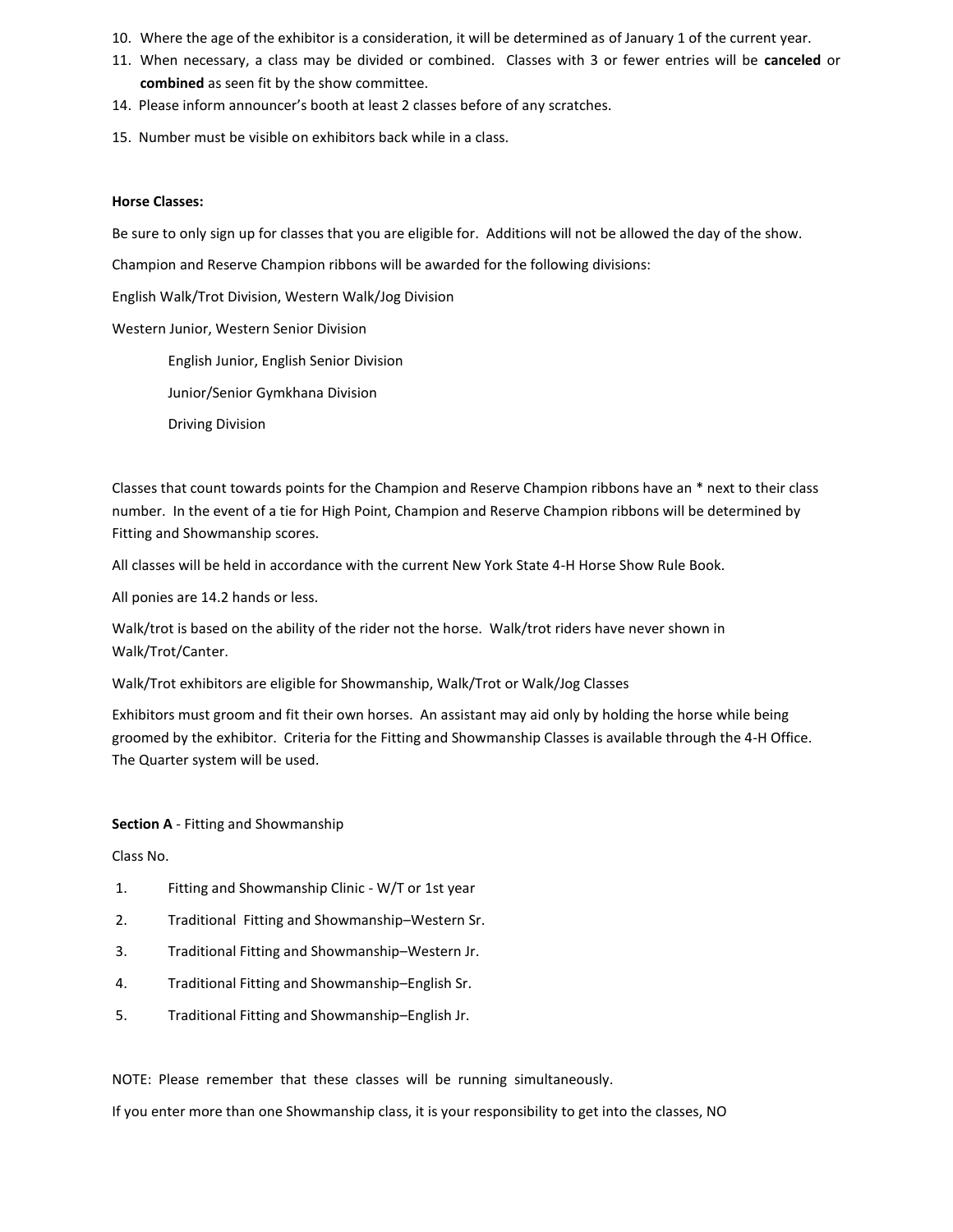## **Section B - Riding and Driving Classes**

#### **Class No.**

- 1. \*English Equitation Sr.
- 2. \*English Equitation Jr.
- 3. \*Walk/Trot English Equitation
- 4. \*English Pleasure Horse Sr.
- 5. \*English Pleasure Horse Jr.
- 6. \*Walk/Trot English Pleasure
- 7. \*Hunter under Saddle Sr.
- 8. \*Hunter under Saddle Jr.
- 9. \*Command English Sr.
- 10. \*Command English Jr.
- 11. \*Walk/Trot Command English
- 12. \*Western Equitation Sr.
- 13. \*Western Equitation Jr.
- 14. \*Walk/Jog Western Equitation
- 15. \*Western Pleasure Horse Sr
- 16. \*Western Pleasure Horse Jr.
- 17. \*Walk/Jog Western Pleasure
- 18. \*Western Road Hack Sr.
- 19. \*Western Road Hack Jr.
- 20. \*Western Command Sr.
- 21. \*Western Command Jr.
- 22. \*Walk/Jog Western Command

#### **Section C**

**Gymkhana Division - Horse or Pony. Western Tack Required for All Classes Below.** 

**Classes 36-49 are State Fair Qualifiers, and will be conducted according to NYS 4-H Gymkhana Division rules.** 

#### **Class No.**

- 33. \*Cloverleaf Barrels Sr.
- 34. \*Cloverleaf Barrels Jr.
- 35. \*Stake-N-Barrel Sr.
- 36. \*Stake-N-Barrel Jr.
- 37. \*Keyhole Sr.
- 38. \*Keyhole Jr.
- 39. \*Walk/Trot/Jog Trail
- 40. \*Hunter Hack Sr.
- 41. \*Hunter Hack Jr.
- 42. \*Hunter Hack Pony
- 43. \*Hunt Seat Equitation Over Fences Sr. To be shown over posted courses not to exceed 3'
- 44. \*Hunt Seat Equitation Over Fences Jr. To be shown over posted courses not to exceed 2'6".
- 45. \*Hunt Seat Equitation Over Fences Pony. To be shown over posted courses not to exceed 2'.
- 46. \*Working Hunter Sr. To be shown over posted courses not to exceed 3'.
- 47. \*Working Hunter Jr. To be shown over posted courses not to exceed 2'6".
- 48. \*Working Hunter Pony To be shown over posted courses not to exceed 2'.
- 49. \*Reinsmanship Driving
- 50. \*Pleasure Driving